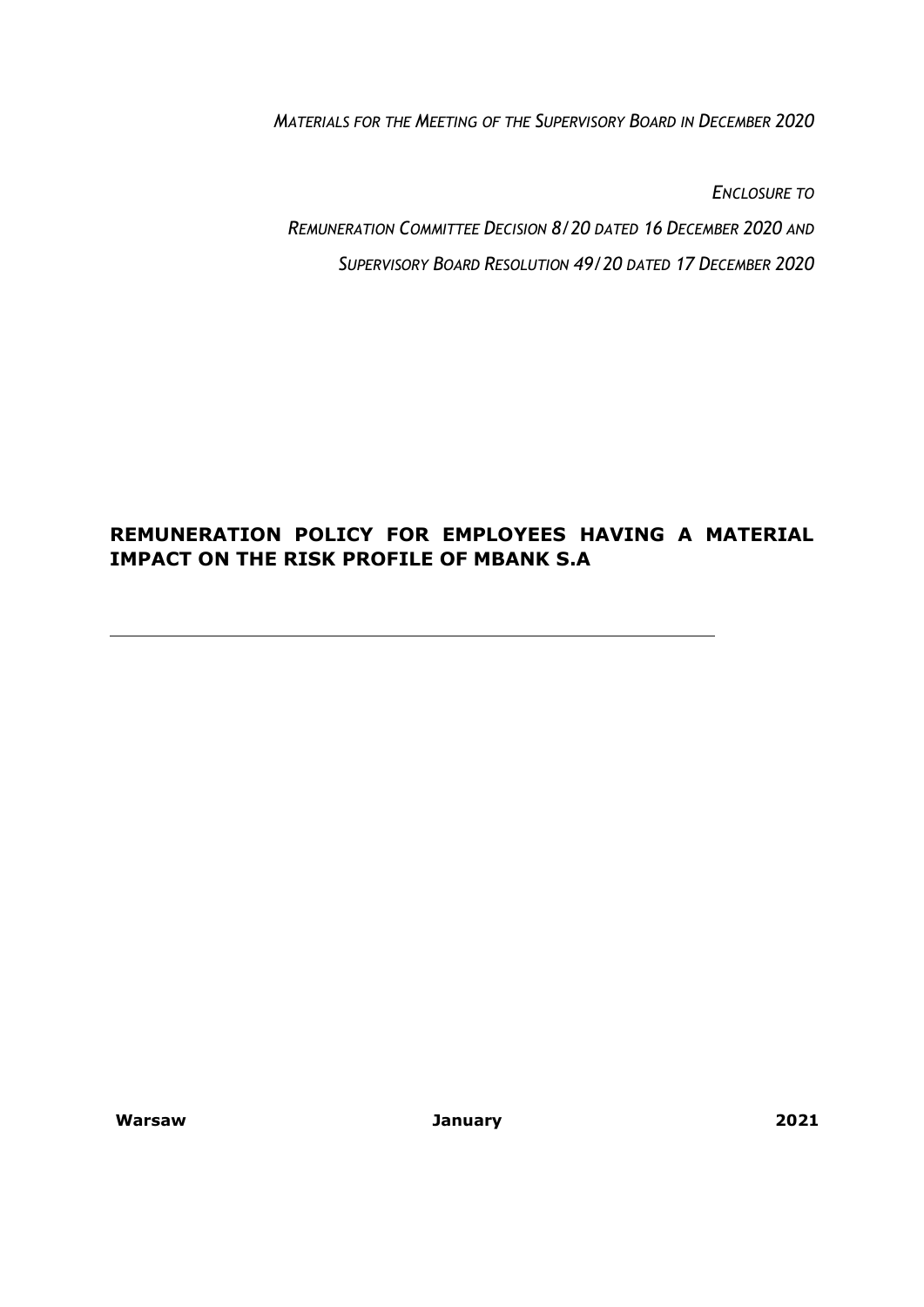# TABLE OF CONTENT

### **Appendices:**

| 1st | Appendix No. 1 - Scorecard for a Risk Taker I - Member of the Management Board<br>of the Bank - template                   |
|-----|----------------------------------------------------------------------------------------------------------------------------|
| 2nd | Appendix No. 2 - Scorecard for a Risk Taker II - Member of the Management Board<br>of an mBank Group subsidiary - template |
| 3rd | Appendix No. 3 - Scorecard for a Risk Taker II - Bank Employee - template                                                  |

**January 2021 2/30**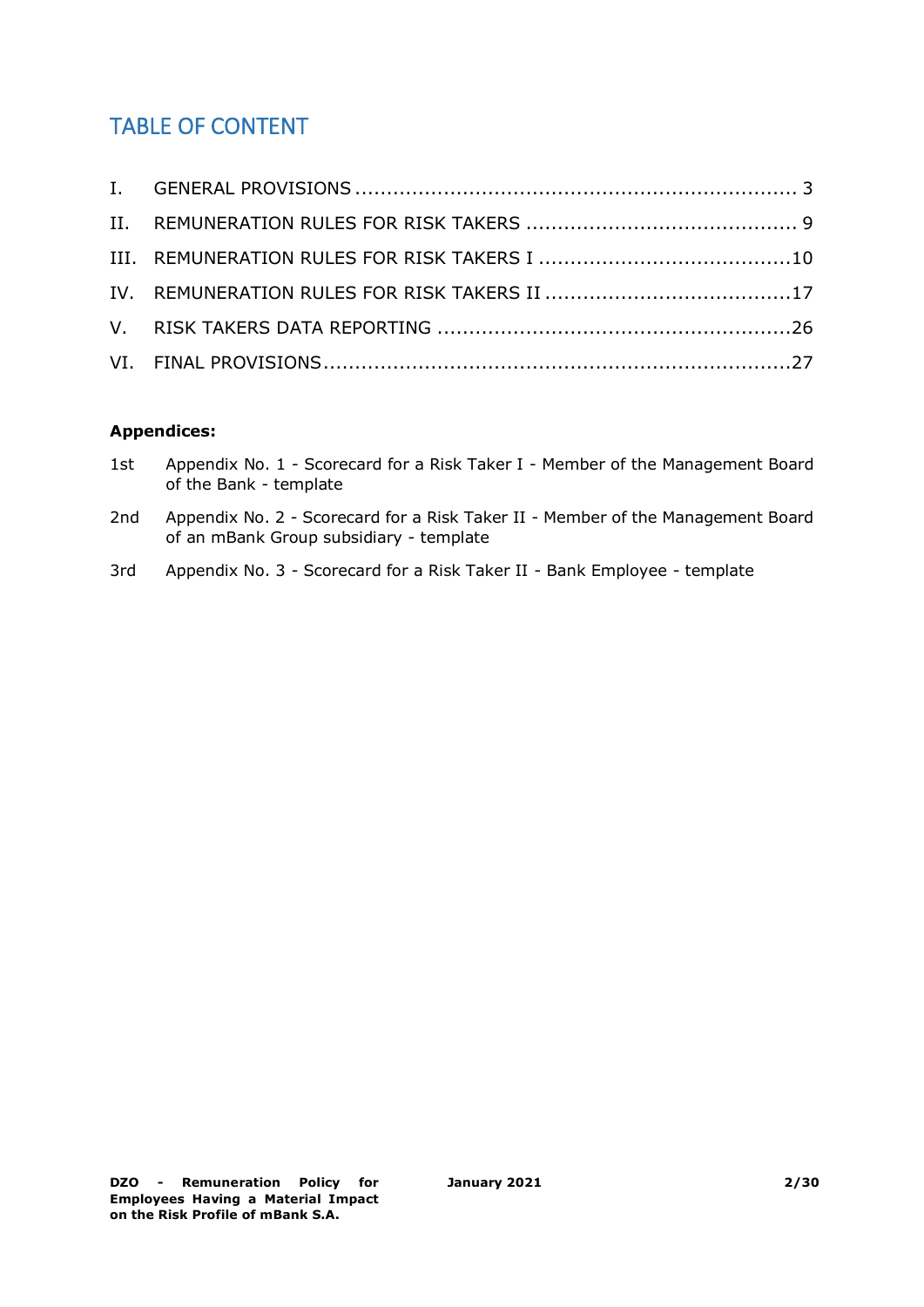### <span id="page-2-0"></span>**I. GENERAL PROVISIONS**

#### **Article 1**

- 1. The "Remuneration Policy for Employees Having a Material Impact on the Risk Profile of mBank S.A." (hereinafter the "**Risk Takers Remuneration Policy**"):
	- 1/ supports sound and effective risk management and does not encourage employees to take excessive risk exceeding the general risk level accepted by the Supervisory Board of the Bank,
	- 2/ supports the implementation of the Bank management strategy and the strategy of managing risk and limits conflict of interest,
	- 3/ supports prudential and responsible capital management. In particular, prior to a decision on the payment of variable components of remuneration being made, the current and forecast capital position and the provisions of the Act on Macroprudential Supervision over the Financial System and Crisis Management in the Financial System pertaining to the calculation of a maximum distributable amount (MDA) are taken into account,
	- 4/ specifies remuneration rules for persons identified as employees having a material impact on the risk profile of the Bank ("Risk Takers") by determining components of fixed and Variable Remuneration. The criteria and the process of selecting Risk Takers have been laid down in a separate document - the Risk Takers Identification Policy,
	- 5/ ensures transparent rules of determining and paying the Bonus, being a component of Variable Remuneration,
	- 6/ is gender neutral.
- 2. The Risk Takers Remuneration Policy has been developed on the basis of:
	- 1/ EBA (European Banking Authority) guidelines on sound remuneration policies referred to in Art. 74 (3) and 75 (2) of Directive 2013/36/EU and on disclosure of information in line with Article 450 of Regulation (EU) No 575/2013 – EBA/GL/2015/22 of 27 June 2016,
	- 2/ The Polish Banking Law Act of 29 August 1997 (Journal of Laws of 2017, item 1876) implementing Directive 2013/36/EU of the European Parliament and of the Council of 26 June 2013 on access to the activity of credit institutions and the prudential supervision of credit institutions and investment firms, amending Directive 2002/87/EC and repealing Directives 2006/48/EC and 2006/49/EC,
	- 3/ Regulation of the Minister of Development and Finance of 6 March 2017 on the Risk Management System, the Internal Control System, the Remuneration Policy as well as the Detailed Method for Banks' Internal Capital Assessment (Journal of Laws of 2017, item 637),

**January 2021 3/30**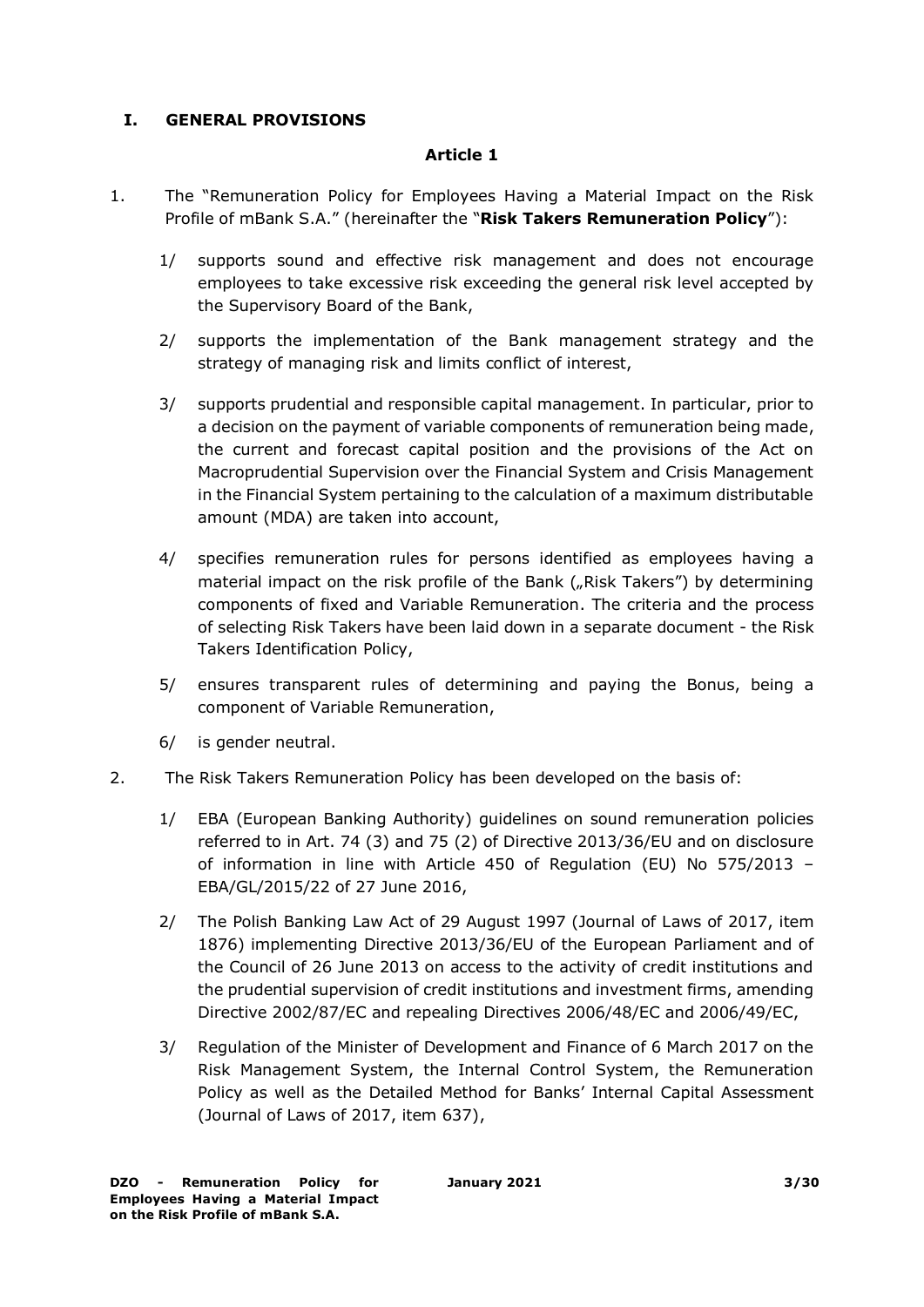- 4/ Directive (EU) 2019/878 of the European Parliament and of the Council of 20 May 2019 amending Directive 2013/36/EU as regards exempted entities, financial holding companies, mixed financial holding companies, remuneration, supervisory measures and powers and capital conservation measures.
- 3. The Management Board of the Bank is responsible for the development, implementation and observance of the Risk Takers Remuneration Policy. The development of the Risk Takers Remuneration Policy is initiated by the Organisation Management Department, which determines the Risk Takers remuneration principles in cooperation with the organisational units responsible for the HR issues, risk management as well as legal and compliance issues. Employees participating in developing and setting remuneration principles should have adequate professional knowledge and experience enabling them to formulate independent judgments on the adequacy of remuneration principles at the Bank and their impact on risk management. The responsibility for the above lies with the directors of units engaged in the process.
- 4. The Supervisory Board of the Bank approves the Risk Takers Remuneration Policy. In the case of doubts about the compliance of the Risk Takers Remuneration Policy with generally applicable provisions of the law and guidelines on remuneration, the Supervisory Board may consult the Remuneration Committee.
- 5. The Management Board of the Bank analyses the implementation of the rules of the Risk Takers Remuneration Policy on an annual basis and submits the proposed amendments to the Remuneration Committee for verification and then to the Supervisory Board for approval. The Internal Audit Department reviews the Risk Takers Remuneration Policy at least one a year and presents the review results to the Remuneration Committee and the Supervisory Board of the Bank.

In the Risk Takers Remuneration Policy, unless the context requires otherwise, the following terms shall have the meaning defined below (all references to the singular form pertain also to the plural form and vice versa):

1) **"Bank"** means mBank Spółka Akcyjna with its registered office in Warsaw, ul. Prosta 18, 00-850 Warszawa, entered in the Register of Enterprises of the National Court Register kept by the District Court for the Capital City of Warsaw, 12th Commercial Division of the National Court Register under KRS number 0000025237, holder of statistical number REGON 001254524 and tax identification number NIP 526-021-50-88, with its fully paid-up share capital amounting to PLN 169,401,468 as at 1 January 2020;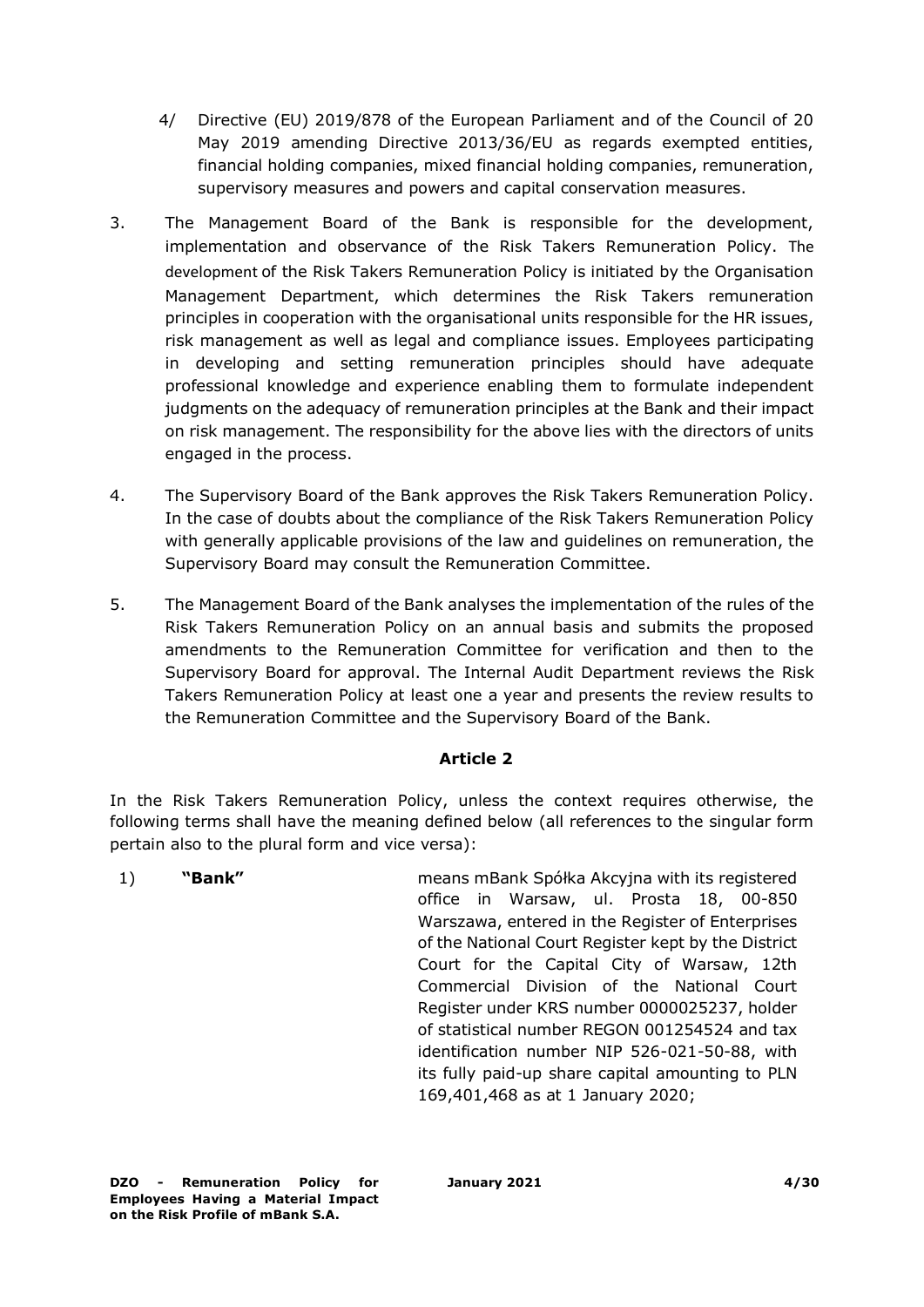| 2) | "Benefits" | means a non-cash benefit, being a component of                                                                                  |
|----|------------|---------------------------------------------------------------------------------------------------------------------------------|
|    |            | Variable Remuneration, in both tangible and                                                                                     |
|    |            | intangible form, to which employees of the Bank<br>are entitled under the rules laid down in the<br><b>Remuneration Policy;</b> |

- 3) **"Bonus"** means an annual bonus granted to Risk Takers under the rules set forth in the Risk Takers Remuneration Policy and being a component of Variable Remuneration;
- 4) **"Non-deferred Part"** means a part of the Bonus paid in the calendar year when the Bonus amount is determined;
- 5) **"Deferred Part"** means a part of the Bonus subject to deferred payment in tranches made in the calendar years following the calendar year in which the Bonus amount was determined;
- 6) **"Member of the Management Board of the Bank"** means the president of the Bank, vice-president of the Bank or a member of the Management Board of the Bank;
- 7) **"Additional Day"** means a day of the week, excluding Saturday and Sunday and other Polish statutory holidays, directly preceding the day on which the Bonus amount is approved by: (i) the Supervisory Board, or (ii) the Bank's Management Board, or (iii) the Supervisory Board of an mBank Group subsidiary;
- 8) **"Equivalent"** means a monetary benefit which may be granted to a Risk Taker I or Risk Taker II other than a Member of the Management Board of mBank Hipoteczny S.A. under the rules set forth in the Risk Takers Remuneration Policy in connection with deferring the payment of the Non-deferred Part of the Bonus paid in the form of subscription warrants or the Deferred Part of the Bonus paid in the form of subscription warrants;
- 9) **"WSE"** means the company operating under the business name Giełda Papierów Wartościowych w Warszawie S.A. with its seat in Warsaw or the regulated market operated by it in Poland, where the Bank's shares are traded, respectively;

**DZO - Remuneration Policy for Employees Having a Material Impact on the Risk Profile of mBank S.A.**

**January 2021 5/30**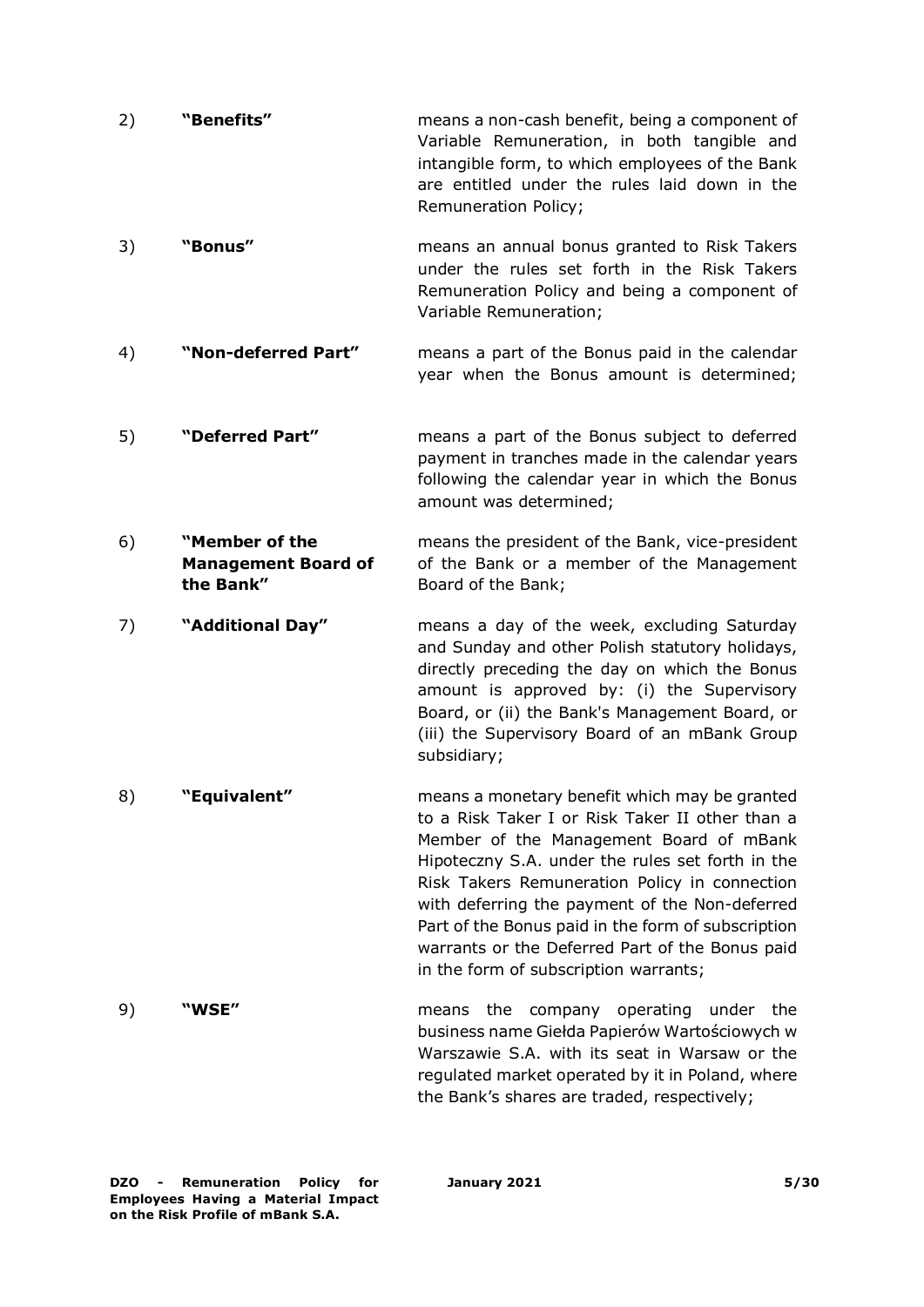| 10) | "Commerzbank | means Commerzbank AG with its seat in                              |
|-----|--------------|--------------------------------------------------------------------|
|     | Group"       | Frankfurt am Main, Kaiserplatz, 60261, Frankfurt                   |
|     |              | am Main, Germany, entered in the company                           |
|     |              | register in Germany (Handelsregistrer)                             |
|     |              | maintained by the District Court (Amtsgericht) in                  |
|     |              | Frankfurt am Main, entry no. HRB 32000, tax                        |
|     |              | identification number DE: 114 103 514, as well                     |
|     |              | as its subsidiaries subject to the obligation of<br>consolidation; |

- 11) **"mBank Group"** means mBank and the subsidiaries of the Bank subject to the obligation of consolidation;
- 12) **"Management Contract"** means a Management contract/management contract creating a legal relationship between a Risk Taker I and the Bank or between a Risk Taker II – Member of a subsidiary's Management Board and an mBank Group subsidiary;
- 13) **"mBank Hipoteczny S.A."** means mBank Hipoteczny spółka akcyjna with its registered office in Warsaw, ul. Al. Armii Ludowej 26, 00-609 Warszawa, entered in the register of enterprises of the National Court Register maintained by the District Court for the Capital City of Warsaw in Warsaw, 12th Commercial Division of the National Court Register, under KRS number 0000003753, with its share capital amounting to PLN 336,000,000 as at 9 May 2019 (paid-up in full), statistical number REGON 014953634, tax identification number NIP 5262316250;
- 14) **"Assessment"** means the planning and assessment process for Risk Takers, governed by a separate internal regulation of the Bank or an mBank Group subsidiary;
- 15) **"N"** means the calendar year for which the Bonus is determined;
- 16) **"Reference Period"** means 30 days directly preceding the Additional Day;
- 17) **"Bonus Pool"** means the amount of Bonuses granted under the decision of the Bank's Supervisory Board to be distributed among Risk Takers I pursuant to the rules defined in the Risk Takers Remuneration Policy;

**January 2021 6/30**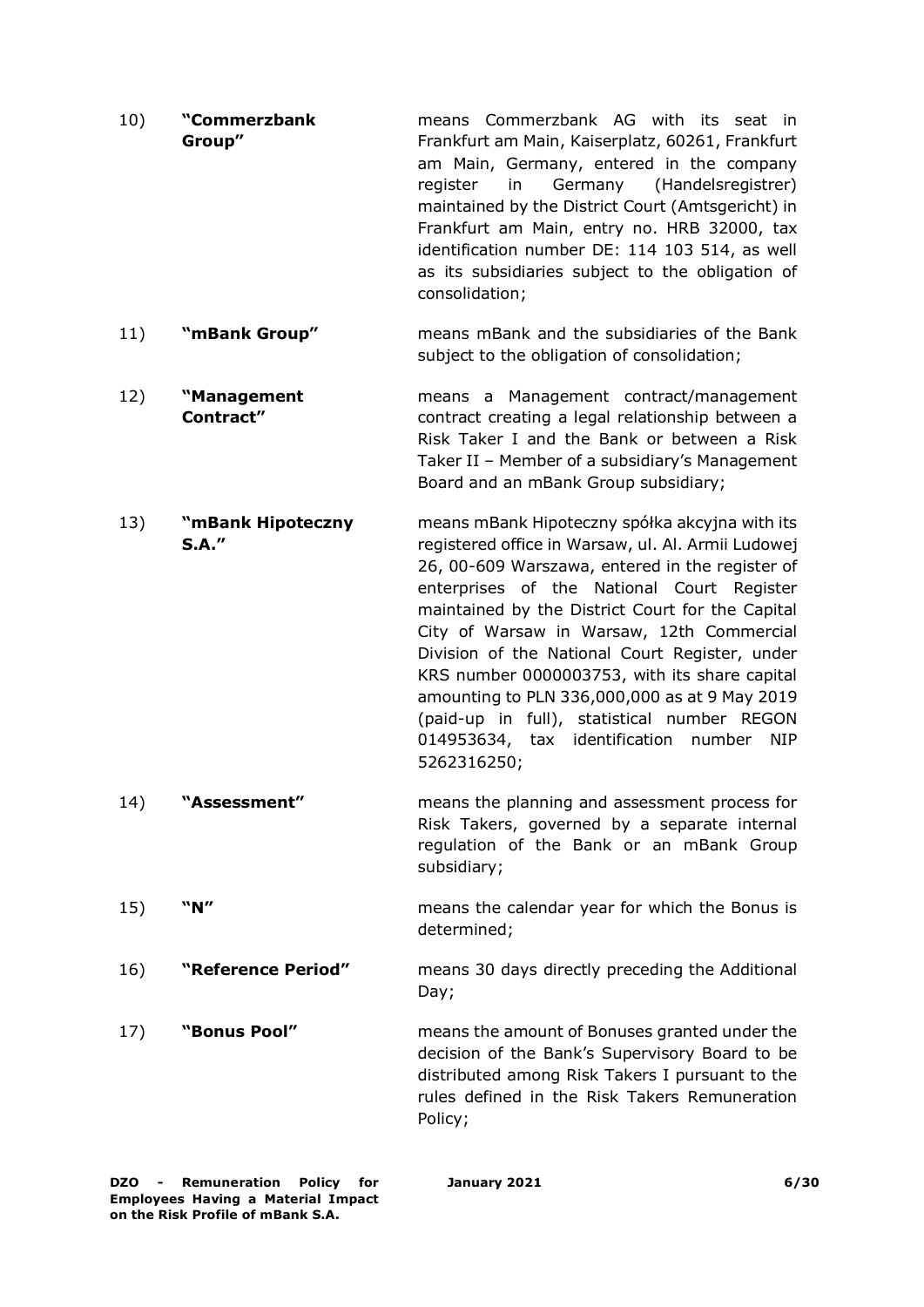| 18) | "Risk Takers<br><b>Remuneration Policy"</b>                                 | means this "Remuneration Policy for Employees<br>Having a Material Impact on the Risk Profile of<br>mBank S.A.";                                                                                                                                                                 |
|-----|-----------------------------------------------------------------------------|----------------------------------------------------------------------------------------------------------------------------------------------------------------------------------------------------------------------------------------------------------------------------------|
| 19) | "Risk Takers<br><b>Identification Policy"</b>                               | means the "Identification Policy for Employees<br>Having a Material Impact on the Risk Profile of<br>the Bank" adopted at the Bank, issued pursuant<br>to § 24 of the Regulation, or any other document<br>which will amend or replace the Risk Takers<br>Identification Policy; |
| 20) | "Remuneration<br>Policy"                                                    | means the adopted "Remuneration Policy of<br>mBank S.A." or any other document which will<br>amend or replace the Remuneration Policy;                                                                                                                                           |
| 21) | "Incentive<br>Programme"                                                    | means the "Incentive Programme of the Bank"<br>adopted by resolution of the Bank's Annual<br>General Meeting of Shareholders;                                                                                                                                                    |
| 22) | "Incentive<br><b>Programme Rules"</b>                                       | means the "Incentive Programme Rules" adopted<br>at the Bank;                                                                                                                                                                                                                    |
| 23) | "Risk Taker"                                                                | means a person identified as a Risk Taker I or<br>Risk Taker II pursuant to the Risk Takers<br>Identification Policy;                                                                                                                                                            |
| 24) | "Risk Taker I"                                                              | means a Member of the Management Board of<br>the Bank;                                                                                                                                                                                                                           |
| 25) | "Risk Taker II"                                                             | means the persons holding positions other than<br>the Members of the Management Board of the<br>Bank, identified as having a material impact on<br>the Bank's risk profile pursuant to the Risk<br>Takers Identification Policy;                                                 |
| 26) | "Risk Taker II - Bank<br><b>Employee"</b>                                   | means a Risk Taker II performing work for the<br>benefit of the Bank;                                                                                                                                                                                                            |
| 27) | "Risk Taker II -<br>Member of a<br>subsidiary's<br><b>Management Board"</b> | means a Risk Taker II who holds the position of<br>a member of the management board of an<br>mBank Group subsidiary;                                                                                                                                                             |
| 28) | "Regulation"                                                                | Regulation of the<br>Minister of<br>the<br>means<br>Development and Finance of 6 March 2017 on<br>the Risk Management System, Internal Control<br>System, Remuneration Policy as well as detailed                                                                                |

**January 2021 7/30**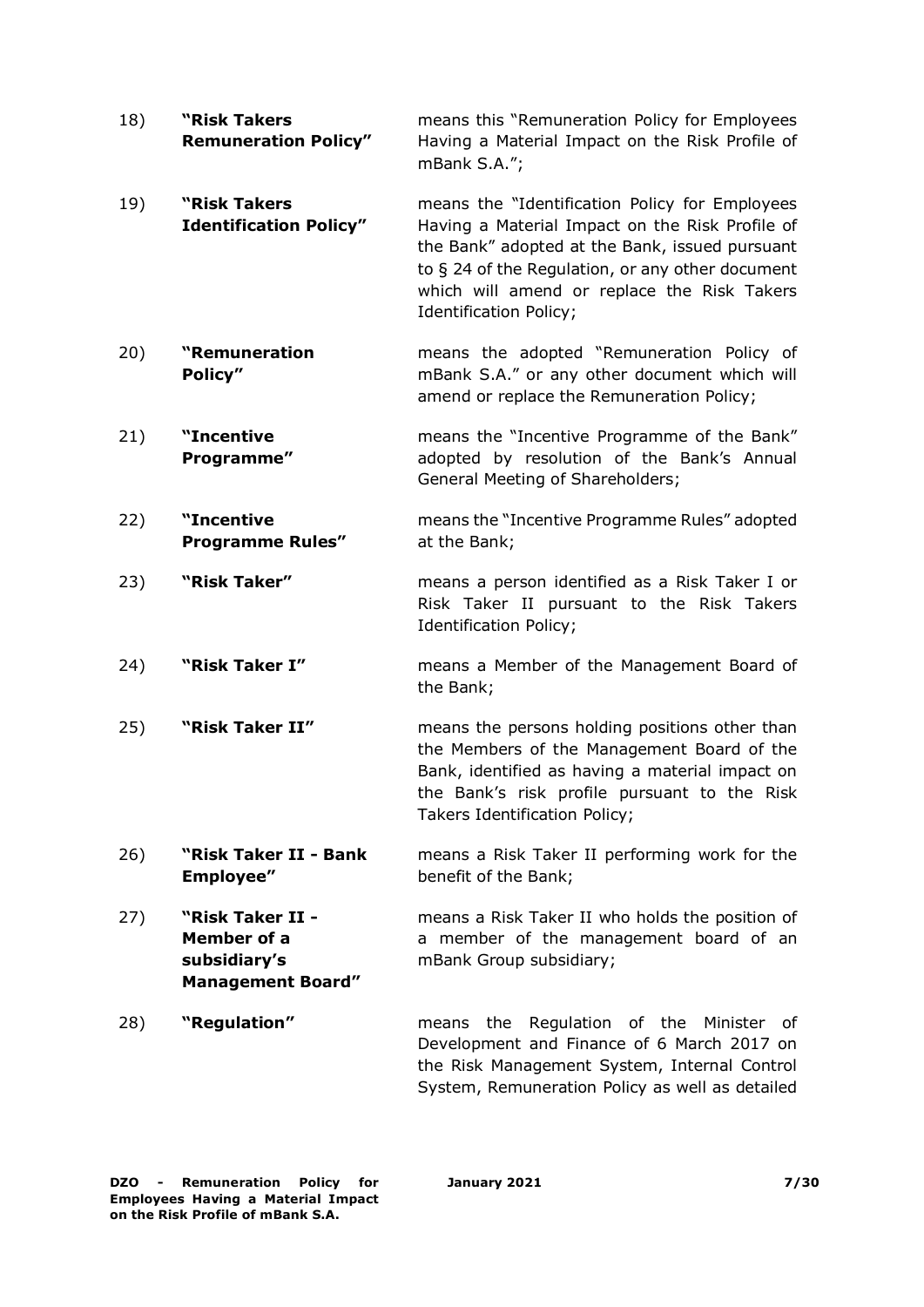Method for Banks' Internal Capital Assessment (Journal of Laws 2017.637);

- 29) **"Average Market Price"** means the arithmetic mean of market price per the Bank's share, determined on the basis of the closing prices of the Bank's shares on the WSE on each day of the Reference Period, in which WSE trading sessions took place;
- 30) **"GM"** means a General Meeting of the Bank's Shareholders;
- 31) **"Total Remuneration"** means the sum of basic remuneration paid for a given calendar year and variable remuneration awarded for a given calendar year;
- 32) "**Basic Remuneration**" means a fixed monthly amount of remuneration received by a Risk Taker arising from a contract being the basis for Employment with mBank or Employment with mBank Group;
- 33) **"Variable Remuneration"'** means all the components of a Risk Taker's remuneration not classified as fixed remuneration;
- 34) **"Employment with mBank"** means an employment relationship or a civil-law relationship connected with performance of work or services for the Bank;
- 35) **"Employment with mBank Group"** means an employment relationship or a civil-law relationship connected with performance of work or services for an mBank Group subsidiary;
- 36) **"AGM"** means an Annual General Meeting of Shareholders.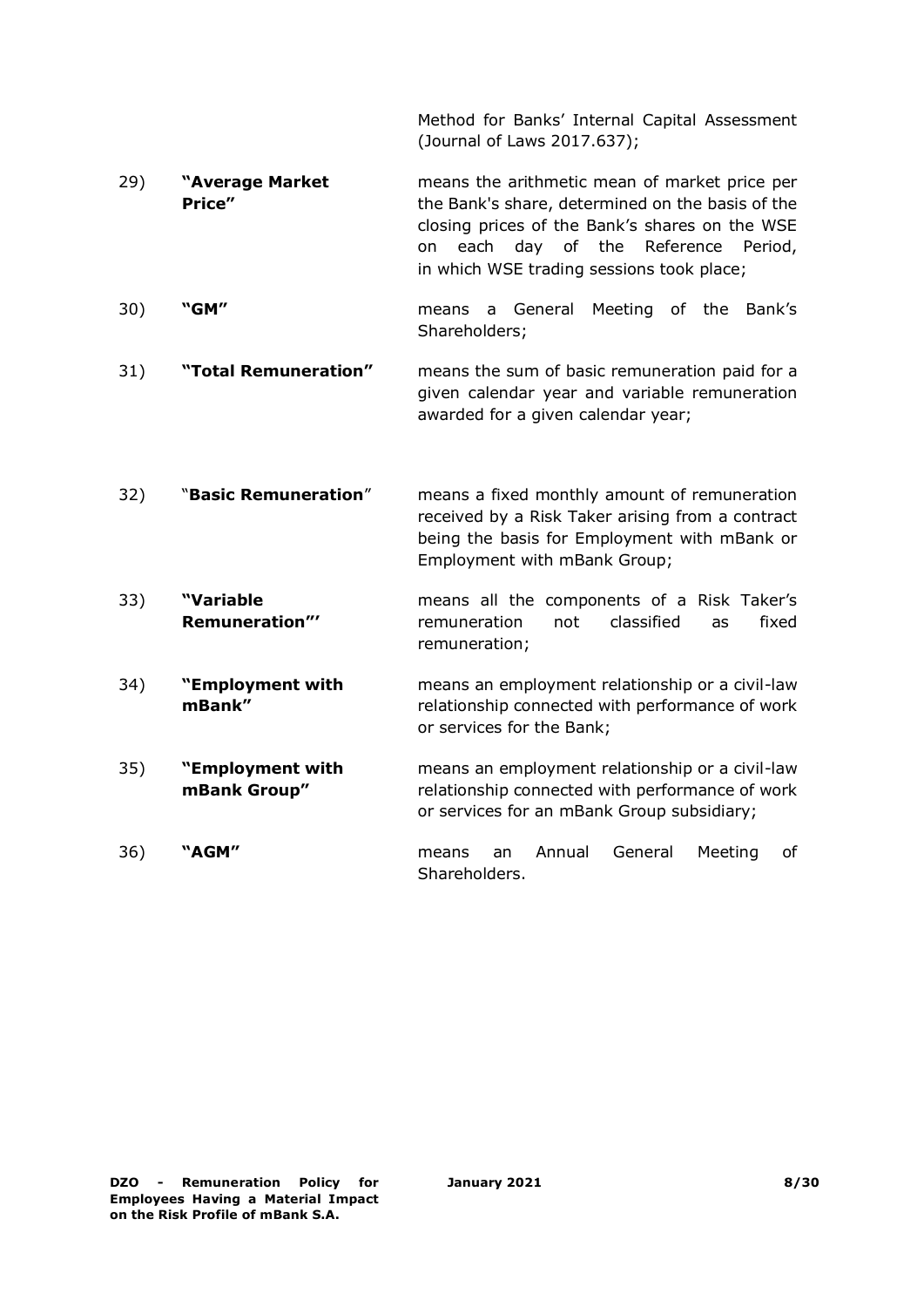#### <span id="page-8-0"></span>**II. REMUNERATION RULES FOR RISK TAKERS**

#### **Article 3**

- 1. Risk Takers' remuneration includes:
	- 1/ fixed remuneration, composed of:
		- a/ Basic Remuneration,
		- b/ Benefits,
	- 2/ Variable Remuneration.
- 2. Basic Remuneration and Variable Remuneration are governed by rules different for Risk Takers I and Risk Takers II.
- 3. The Bonus is a component of Variable Remuneration. The Bonus is granted under the rules set forth in the Risk Takers Remuneration Policy. Unless stated otherwise in the Risk Takers Remuneration Policy, other components of Variable Remuneration are granted under the rules set forth in separate internal regulations of the Bank or mBank Group.
- 4. The relation between Variable Remuneration and Basic Remuneration may not exceed:
	- 1/ 100% of the annual Basic Remuneration of a Risk Taker I and Risk Taker II Member of an mBank Group subsidiary's Management Board,
	- 2/ 100% of the annual Basic Remuneration of a Risk Taker II Bank Employee,

with the proviso that the components in excess of 100% (not more than 200%) of the annual Basic Remuneration or the annual fixed remuneration, respectively, will be subject to approval by the GM of the Bank.

- 5. If a Risk Taker is entitled to severance pay under the labour law, but the severance pay granted is higher than stipulated in the legal provisions, the Risk Taker is subject to Assessment in line with the rules applicable to the determination of the Bonus.
- 6. Non-compete fee is granted to a Risk Taker I in a transparent manner; detailed rules for granting severance pay are laid down in contracts forming the basis for employment with the Bank.
- 7. The rules for granting Benefits are outside the scope of this Policy.
- 8. The Bonus and the Equivalent determined pursuant to the rules of the Risk Takers Remuneration Policy is a gross amount.
- 9. Should any changes occur in the rules for determining the Bonus or the Equivalent in the course of the calendar year for which it is granted, the Bonus amount is determined proportionally to the period of application of the old and new rules.

**January 2021 9/30**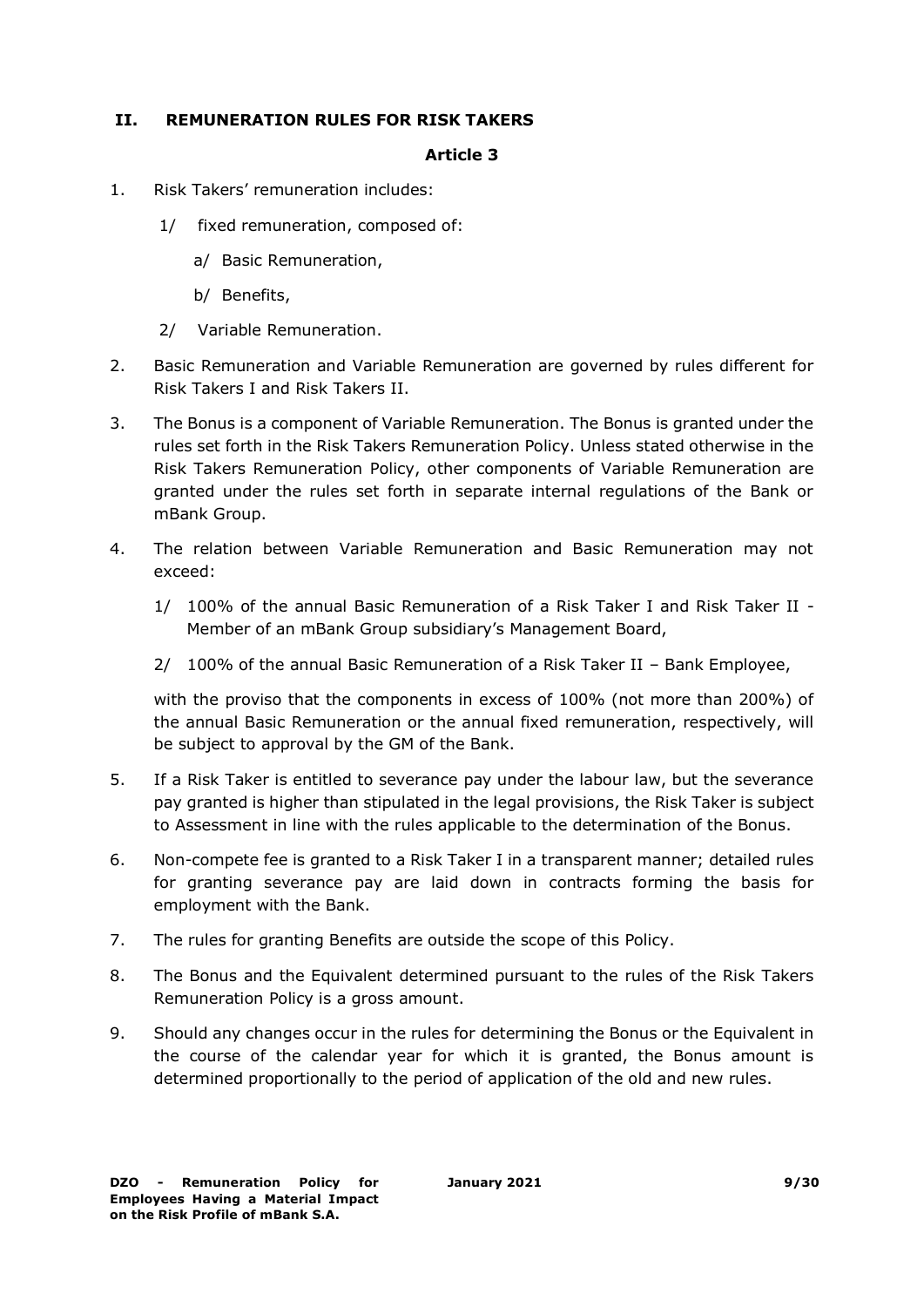#### <span id="page-9-0"></span>**III. REMUNERATION RULES FOR RISK TAKERS I**

#### **Article 4**

- 1. Basic Remuneration for a Risk Taker I is determined by the Supervisory Board of the Bank taking the following information into account :
	- 1/ the Resolution of the Management Board of the Bank on division of competencies between the Members of the Management Board of the Bank (with focus to change in competencies),
	- 2/ the long term results achieved by the Risk Taker I Member of the Management Board as at the Assessment date,
	- 3/ internal market date available (example: mBank Group internal comparison),
	- 4/ external market data available (example: information on remuneration of management board members of other WSE-listed companies, additional market benchmarks).

#### **Article 5**

- 1. Provided that the conditions defined in the Risk Takers Remuneration Policy are met, the Bonus is paid to a Risk Taker I in the following amount:
	- 1/ 40% of the Bonus pursuant to Article 6 (Non-deferred Part),
	- 2/ 60% of the Bonus pursuant to Article 7 (Deferred Part).
- 2. The Non-deferred and Deferred Parts are paid on the basis of a resolution of the Supervisory Board.

#### **Article 6**

- 1. The Non-deferred Part is paid under the following rules:
	- 1/ the first half (50%) of the Non-deferred Part is paid in cash following the approval by the AGM of the Bank of the consolidated financial statements of mBank Group for the previous calendar year, i.e. the financial statements for the year for which the Bonus was granted, but not later than by 31 July of the year in which the AGM of the Bank was held,
	- 2/ the second half (50%) of the Non-deferred Part is paid in the form of subscription warrants issued and executed pursuant to the rules and within the deadlines set forth in the Incentive Programme and the Incentive Programme Rules, not earlier than twelve months from the date of the AGM of the Bank which approved the consolidated financial statements of mBank Group for the previous calendar year, i.e. the financial statements for the year for which the Bonus was granted, with the proviso that the value of one subscription warrant equals the Average Market Price minus PLN 4.00.

In particularly justified cases related to the mitigation of risk in order to maintain a sound capital base of the Bank enabling an effective response to the economic situation in Poland arising from, for example, the COVID-19 pandemic, the Supervisory Board may adopt a resolution on the payment of the entire Non-deferred Part or a portion of the Non-deferred Part in cash, in the form of subscription warrants in accordance with the rules stipulated in Article 6 (1) (2).

**January 2021 10/30**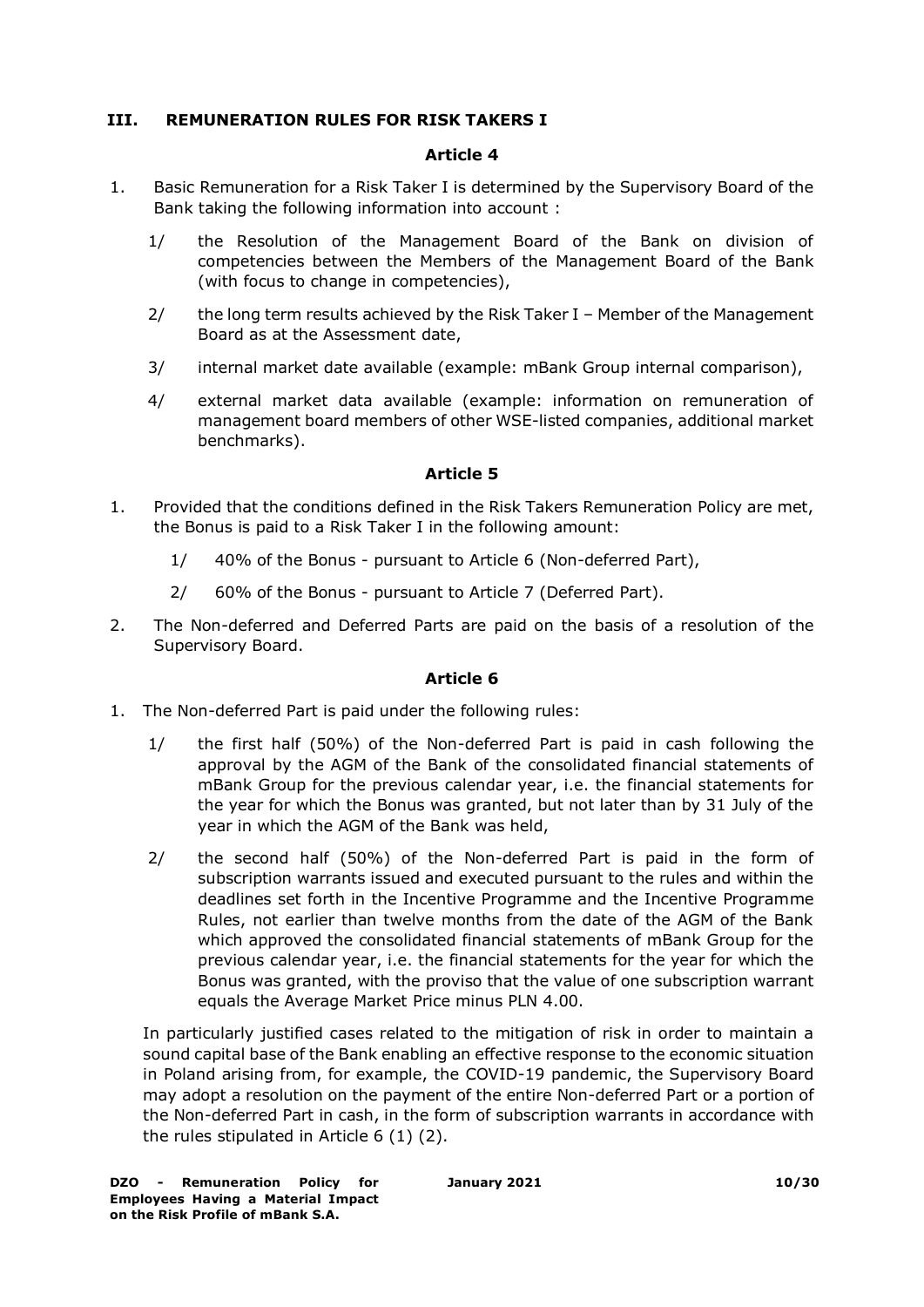- 1. The Deferred Part is paid in subsequent calendar years, starting from the year following the year in which the financial statements for the year for which the Bonus was granted was approved, in five equal tranches, in line with the following rules:
	- 1/ the first half (50%) of the Deferred Part is paid in cash after the AGM of the Bank approves the consolidated financial statements of mBank Group for the previous calendar year, but not later than by 31 July of the year in which the AGM of the Bank was held,
	- 2/ the second half (50%) of each tranche of the Deferred Part is paid in the form of subscription warrants issued and executed pursuant to the rules and within the deadlines set forth in the Incentive Programme and the Incentive Programme Rules, not earlier than twelve months from the date of the AGM of the Bank which approved the consolidated financial statements of mBank Group for the previous calendar year, with the proviso that the value of one subscription warrant equals the Average Market Price minus PLN 4.00.

In particularly justified cases related to the mitigation of risk in order to maintain a sound capital base of the Bank enabling an effective response to the economic situation in Poland arising from, for example, the COVID-19 pandemic, the Supervisory Board may adopt a resolution on the payment of the entire Non-deferred Part or a portion of the Non-deferred Part in cash, in the form of subscription warrants in accordance with the rules stipulated in Article 7 (1) (2).

2. Each tranche of the Deferred Part is determined and paid out after the assessment carried out pursuant to Articles 10 and 11 hereof.

#### **Article 8**

A Risk Taker I who was granted the Deferred or Non-deferred Part of the Bonus pursuant to the provisions of the Risk Takers Remuneration Policy is entitled, irrespective of the Bonus granted, to the Equivalent for the Non-deferred Part or for each tranche of the Deferred Part under the following rules:

- 1/ The Equivalent for the Non-deferred Part or for a given tranche of the Deferred Part in a given year is calculated for the calendar year preceding the year in which the Supervisory Board passed a resolution on payment of such Nondeferred Part or such tranche of the Deferred Part ("**Reference Year**").
- 2/ The Equivalent is calculated according to the following formula:

#### **E = WS x (Z / LA)**

Where:

- **E:** means the amount of the Equivalent in PLN;
- **WS:** means the number of subscription warrants granted to a Risk Taker I pursuant to the Risk Takers Remuneration Policy forming the Non-deferred Part or a given tranche of the Deferred Part, exchanged for the Bank's shares under the Incentive Programme Rules;

**January 2021 11/30**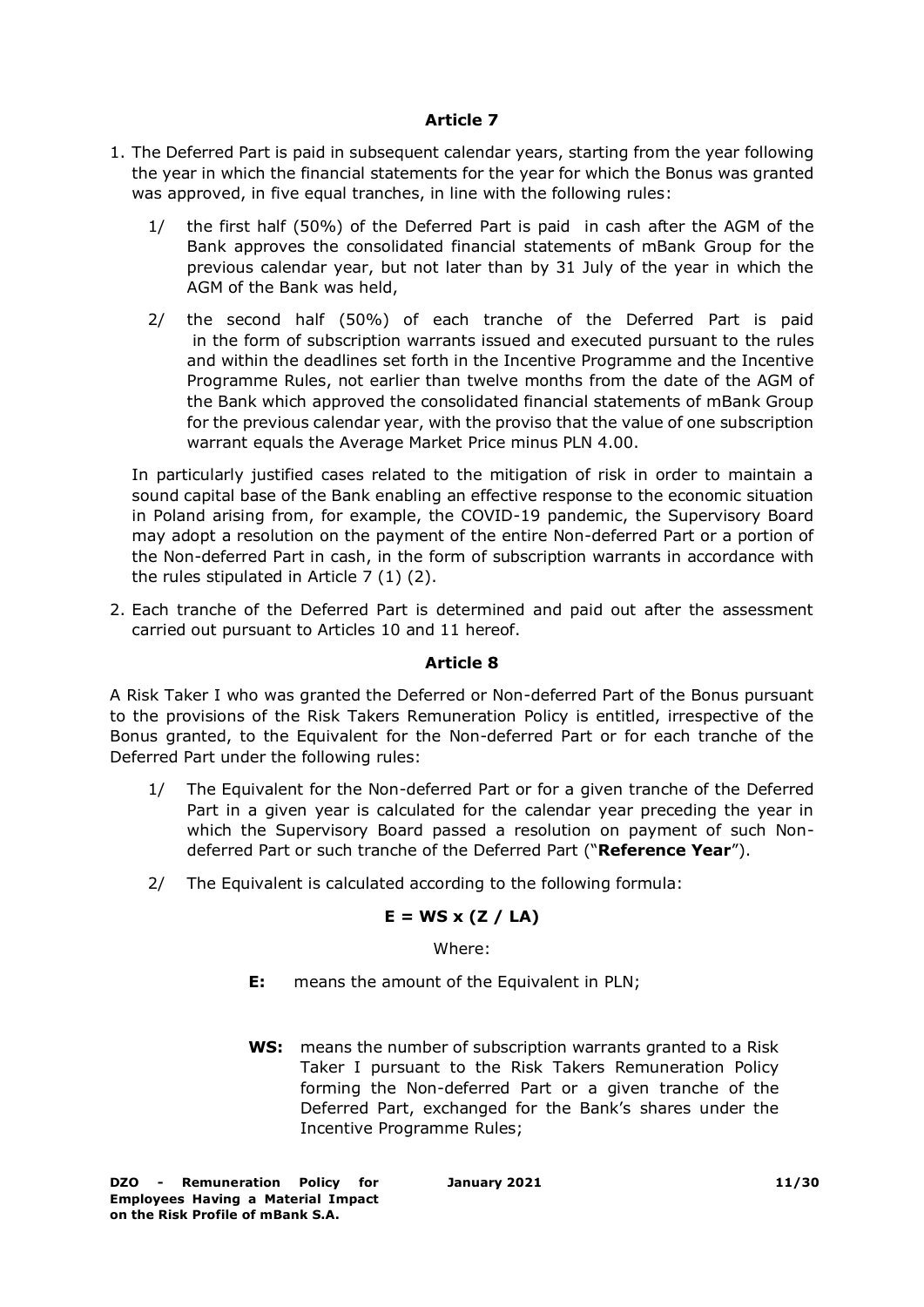- **Z:** means the amount of the Bank's profit for the Reference Year allocated by the GM for distribution among the shareholders subject to the increase and decrease referred to in Article 348 (1) of the Code of Commercial Companies and Partnerships;
- **LA:** means the total number of fully-paid shares held by the shareholders entitled to the dividend for a given Reference Year.
- 3/ The Equivalent is paid to a Risk Taker I by the Bank within 60 (sixty) days from the day on which the Risk Taker I effectively submitted a statement on the acquisition of shares in exchange for subscription warrants, whereas the Equivalent is calculated only for the subscription warrants included in the statement on the acquisition of shares pursuant to the Incentive Programme Rules.
- 4/ For the avoidance of doubt, a Risk Taker I is not entitled to the Equivalent in the case where (i) the GM did not pass a resolution on payment of the dividend for the Reference Year, or (ii) subscription warrants entitling the Risk Taker I to the Equivalent have expired due to the failure to acquire the Bank's shares in exchange for them – proportionally to the number of the expired subscription warrants.

- 1. The Bonus amount granted to a Risk Taker I for a given calendar year is calculated individually for this Risk Taker I and depends on the amount of the Bonus Pool.
- 2. The Bonus Pool for a given calendar year is calculated on the basis of the total of base amounts calculated for each Risk Taker I. The base amount for a given Risk Taker I does not affect the Bonus amount granted to this Risk Taker I.
- 3. The base amount of each Risk Taker I is determined under the following rules:

$$
\text{multiplier} = \begin{bmatrix} 0 & \text{EP} < 0 \\ 2\%^* \text{EP} + 2 & \text{EP} \ge 0 \\ 12 & \text{EP} > 500 \end{bmatrix}
$$

Where

1/ "EP" means Economic Profit calculated for the period of three years as the total of:

$$
EP = (1/2) EP (N) + (1/3) EP (N-1) + (1/6) EP (N-2)
$$

- 2/ multiplier multiple of the Basic Remuneration of a given Risk Taker I, specified in the Management Contract, due to the Risk Taker I:
	- a/ as at 31 December of the calendar year for which the Bonus is granted or

**January 2021 12/30**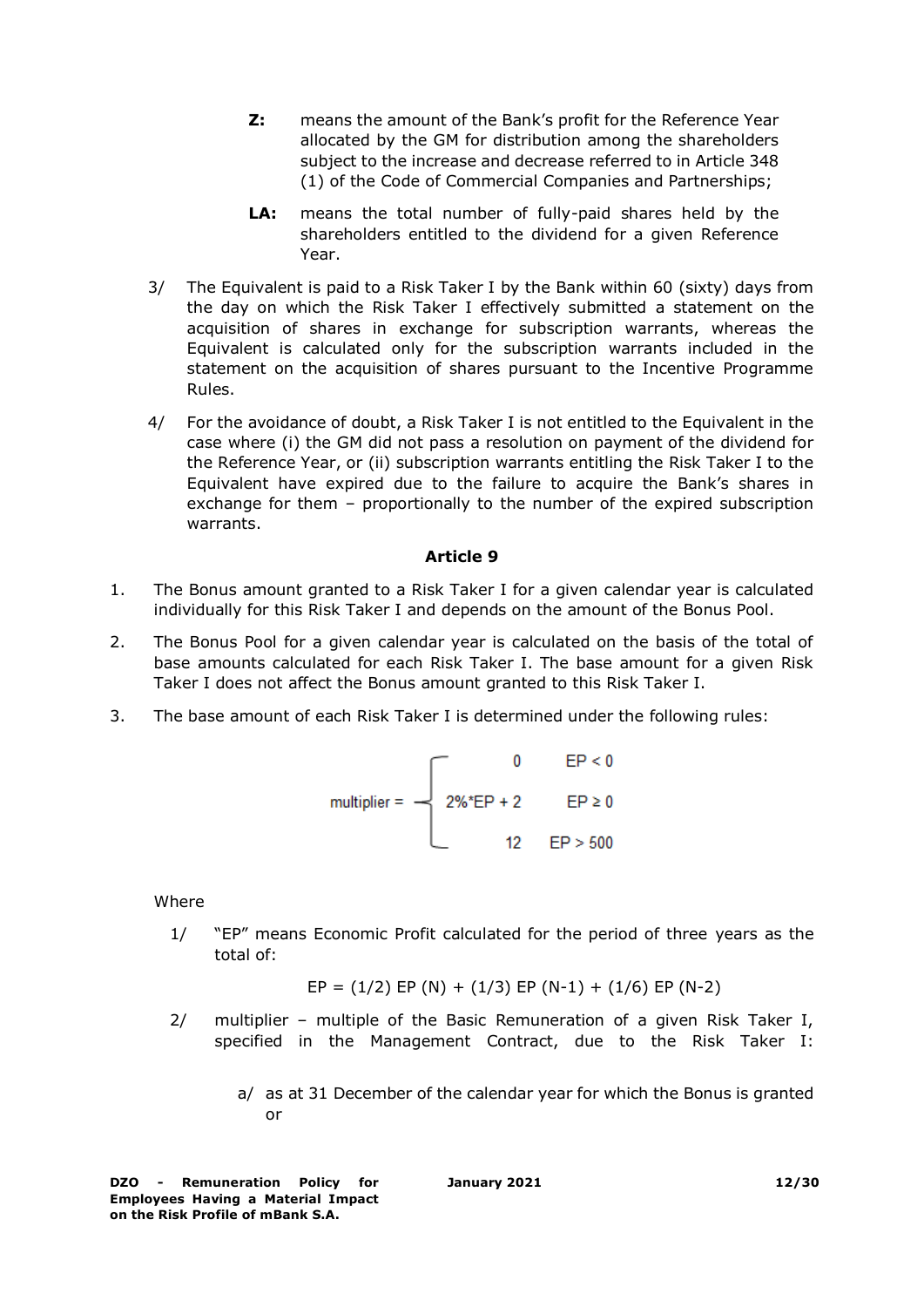- b/ as at the last day of the term of the Management Contract in the calendar year for which the Bonus is granted – in the case where the Management Contract expires or is terminated in the course of the calendar year.
- 4. The EP level serving as the basis for calculating the Bonus Pool is approved by the Supervisory Board each year as per the calculations made by the unit responsible for controlling activities at the Bank. The Resolution of the Supervisory Board on the approval of the Economic Profit level is preceded by consultations with the President of the Management Board of the Bank concerning the Economic Profit level. The consultations cover parameters and indicators determined by the competent public administration authorities and regulatory bodies as well as one-off events, which, when combined, may lead to changes in the Economic Profit level, with the proviso that the parameters and indicators which a Risk Taker I can affect to a limited extent only should have a limited impact on calculations of the Economic Profit level.

The parameters and indicators which a Risk Takers I can affect to a limited extent include, among other things, extraordinary costs and revenue (e.g. one-off transactions).

5. The Supervisory Board determines the Bonus amount for a given Risk Taker I within the Bonus Pool, with the proviso that the Bonus amounts granted to particular Risk Takers do not have to be identical.

The Supervisory Board is not obliged to distribute the entire Bonus Pool.

- 6. The Bonus amount for a given Risk Taker I is based on the Supervisory Board's Assessment of the performance of each Risk Taker.
- 7. In order to calculate the Bonus amount, the Supervisory Board carries out an analysis and Assessment of each Risk Taker I being the President of the Management Board of the Bank or a Member of the Management Board of the Bank (at the request of the President of the Management Board of the Bank), verifying the achievement of goals by this Risk Taker I; the analysis covers the period of at least the last three calendar years.

The decision on determining the Bonus amount and assessing the achievement of the goals by the Risk Taker I is made at the Supervisory Board's sole discretion. The Supervisory Board assesses whether the Risk Taker I achieved his goals at least in the last three calendar years, taking account of the business cycle of the Bank and its business risks.

The Risk Taker I submits written information to the Supervisory Board about the achievement of the goals set for the calendar year for which the bonus is granted, not later than by the end of March of the year following the year for which the Bonus is determined.

- 8. If circumstances referred to in Article 10 (1) (1) (b) and (c) hereof occur at the stage of determining the Bonus amount, the Supervisory Board may decide not to grant the Bonus in whole or to reduce it.
- 9. If the Bank is required by the law (owing to its legal relationship with a Risk Taker I) to deduct the Personal Income Tax advance and social insurance contributions, the Bank is obliged to fulfil this obligation. Otherwise, the Risk Taker I is obliged to make the relevant deductions.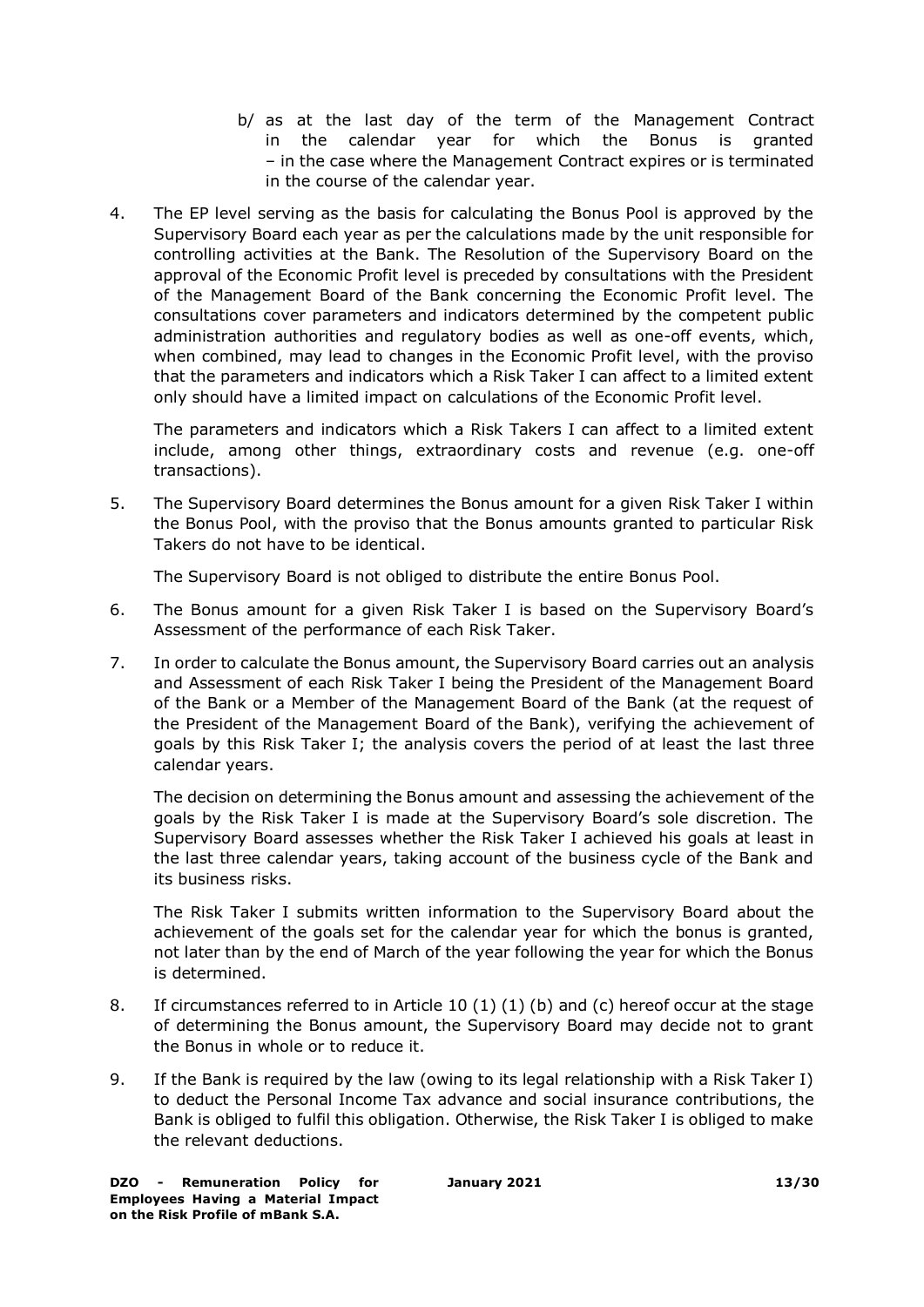- 1. The Deferred Part is paid pursuant to Article 7, unless:
	- 1/ at least one of the conditions of the scorecard presented in Appendix No. 1 to the Risk Takers Remuneration Policy has not been met, i.e. a positive ("YES") answer is given to at least one of the questions, in particular:
		- a/ The Supervisory Board concludes that a Risk Taker I has had a direct and adverse impact on the financial result or market position of mBank Group through his actions or failure to act in the long-term (meaning a period of at least three years).

The decision of the Supervisory Board is taken and communicated to a Risk Taker I on an annual basis.

- b/ The Supervisory Board concludes that through his actions or failure to act, a Risk Taker I:
	- i. has violated rules and standards adopted at mBank Group or has materially violated applicable laws, or
	- ii. has directly contributed to significant financial losses being the consequence of his deliberate adverse actions to the detriment of mBank Group or has contributed to financial sanctions being imposed on the Bank by supervisory bodies pursuant to a final decision ,
- c/ any of the premises stipulated in Article 142 of the Banking Law Act has occurred, in particular, those referred to in (2):
	- i. a balance sheet loss has been sustained or there is a threat of such a loss, there is a danger of insolvency or loss of liquidity, liquidity and solvency are deteriorating,
	- ii. financial leverage level is increasing,
	- iii. the number of non-performing loans or advances is increasing,
	- iv. the concentration of exposures is increasing.
- 2/ The Risk Taker I resigns from the position of the Member of the Management Board of the Bank, excluding the occurrence of the events referred to in Article 11 (1) (3) and Article 11 (1) (4) hereof.
- 2. The occurrence of one of the events stipulated in Article 9 (1) above may be a reason for reducing or not paying the Deferred Part which has not been paid yet.
- 3. Notwithstanding Article 9 (1) and (2), none of the tranches forming the Deferred Part which have not been paid yet, will be paid if any of the following events occurs:
	- 1/ The Risk Taker I is not appointed as a member of the Management Board of the Bank for another term of office due to his refusal to run for the office,
	- 2/ The Risk Taker I is not appointed as a member of the Management Board of the Bank for another term of office or is dismissed during his term of office for any of the following reasons:
		- a/ he is charged with committing an offence (a misdemeanor or a felony),

**January 2021 14/30**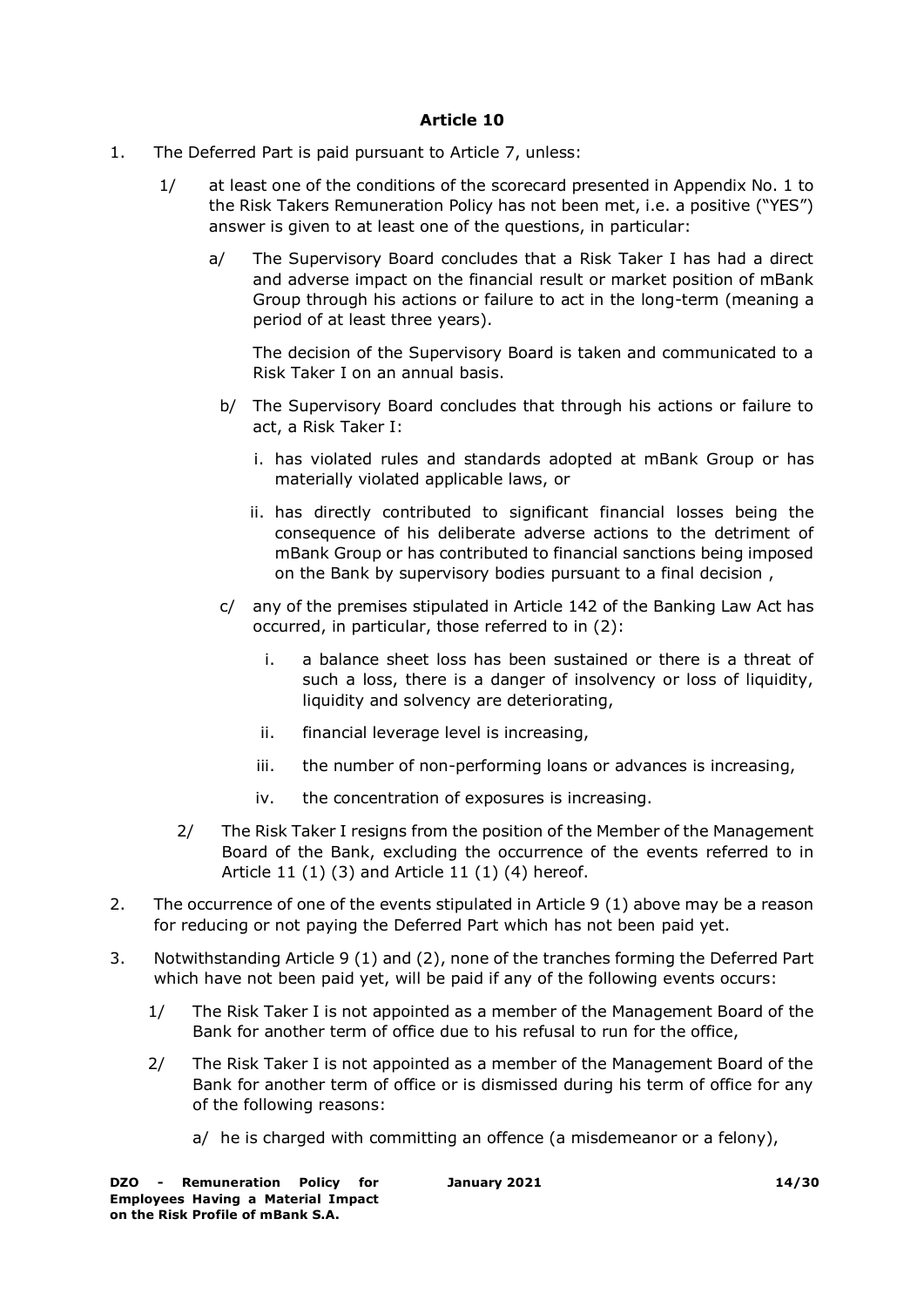- b/ he loses the powers and qualifications required for a Member of the Management Board of the Bank stipulated in the applicable law, in particular the Banking Law Act,
- c/ he is charged with having acted to the detriment of the Bank or mBank Group,
- d/ he breaches the non-compete clause,
- e/ he otherwise seriously breaches the Management Contract, a serious breach being in particular the disclosure of confidential information.
- 4. In cases justifying the reduction or non-payment of the Deferred Part for reasons other than those specified in Article 9 (3), the decision regarding the reduction or non-payment is taken by the Supervisory Board.
- 5. In the case referred to in Article 9 (1) (1) (b), the Risk Taker I may be obliged, under the rules and within the time limit determined by the decision of the Supervisory Board, to return the Bonus granted and paid for a given calendar year (i.e. the Nondeferred Part and all Deferred Parts) in which the event referred to in Article 9 (1) (1) (b) occurred. The decision on the occurrence of the event may be taken by the Supervisory Board by the end of the calendar year when the last tranche of the Deferred Part of the Bonus granted for a year in which the event occurred is paid.

- 1. If the Management Contract expires or is terminated due to the occurrence of any of the following events, subject to provisions of Article 10 hereof,
	- 1/ expiry of the term of office of a Risk Taker I for which he was appointed as a Member of the Management Board of the Bank,
	- 2/ dismissal of a Risk Taker I during the term of office for which he was appointed,
	- 3/ agreement between the Bank and a Member of the Management Board of the Bank on termination of the Management Contract due to the fact that the Member of the Management Board of the Bank has taken up new responsibilities within Commerzbank Group or resigned from the post for this reason,
	- 4/ agreement between the Bank and a Member of the Management Board of the Bank on termination of the Management Contract due to the fact that the Member of the Management Board of the Bank has retired or resigned from the post for this reason,
	- 5/ agreement between the Bank and a Member of the Management Board of the Bank on termination of the Management Contract for reasons other than those stated in Article 10 (1) (3) and (4) hereof.

The Risk Taker retains the right to the Non-deferred Part and the Deferred Part pursuant to the rules stipulated in Chapters 2 and 3 of the Risk Takers Remuneration Policy for the calendar year in which the Management Contract expired or was terminated, proportionally to the number of months in which he worked in a given calendar year until the expiry or termination of the Management Contract.

The proportional bonus is paid to the Risk Taker I on the terms and conditions and within the deadlines consistent with the Risk Takers Remuneration Policy.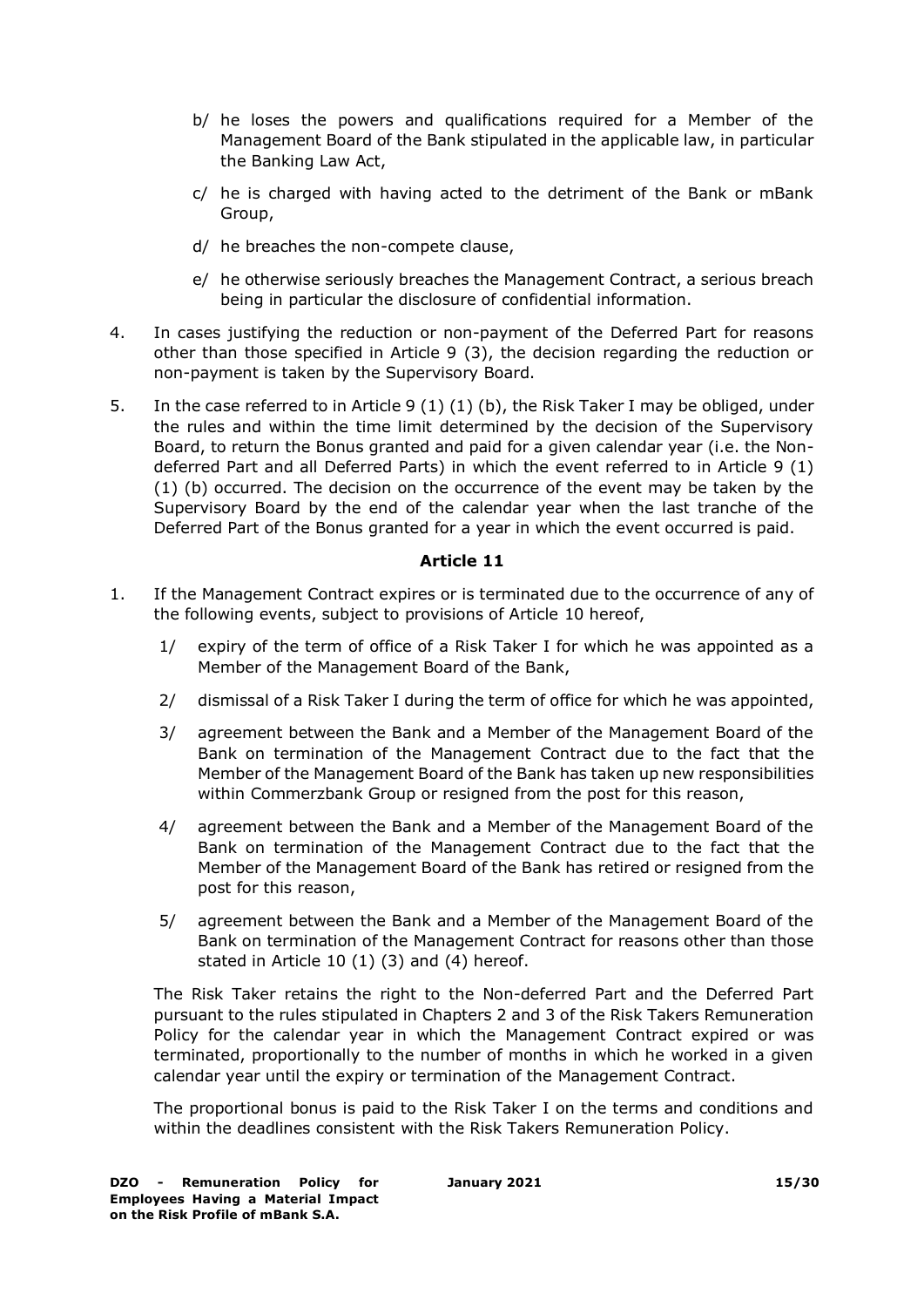The rules for the proportional determination of the Bonus are also applicable where a Risk Taker I is appointed a Member of the Management Board of the Bank during a calendar year.

2. In the case of the expiry or termination of the Management Contract due to the occurrence of an event not stipulated in Article 10 (1), in particular the event specified in Article 10 (3) (1) and Article 10 (3) (2), a Risk Taker I is considered a bad leaver and loses his entitlement to the determination of the Bonus for a given calendar year and payment of the Deferred Part for the previous calendar years whose date of payment has not fallen yet.

The occurrence of the above event releases the Bank from the obligation to exchange subscription warrants issued to the Risk Taker I pursuant to the Incentive Programme.

The Supervisory Board may, at its own discretion, pay the Risk Taker I the amount of the Deferred Part determined by the Supervisory Board which has not been paid yet.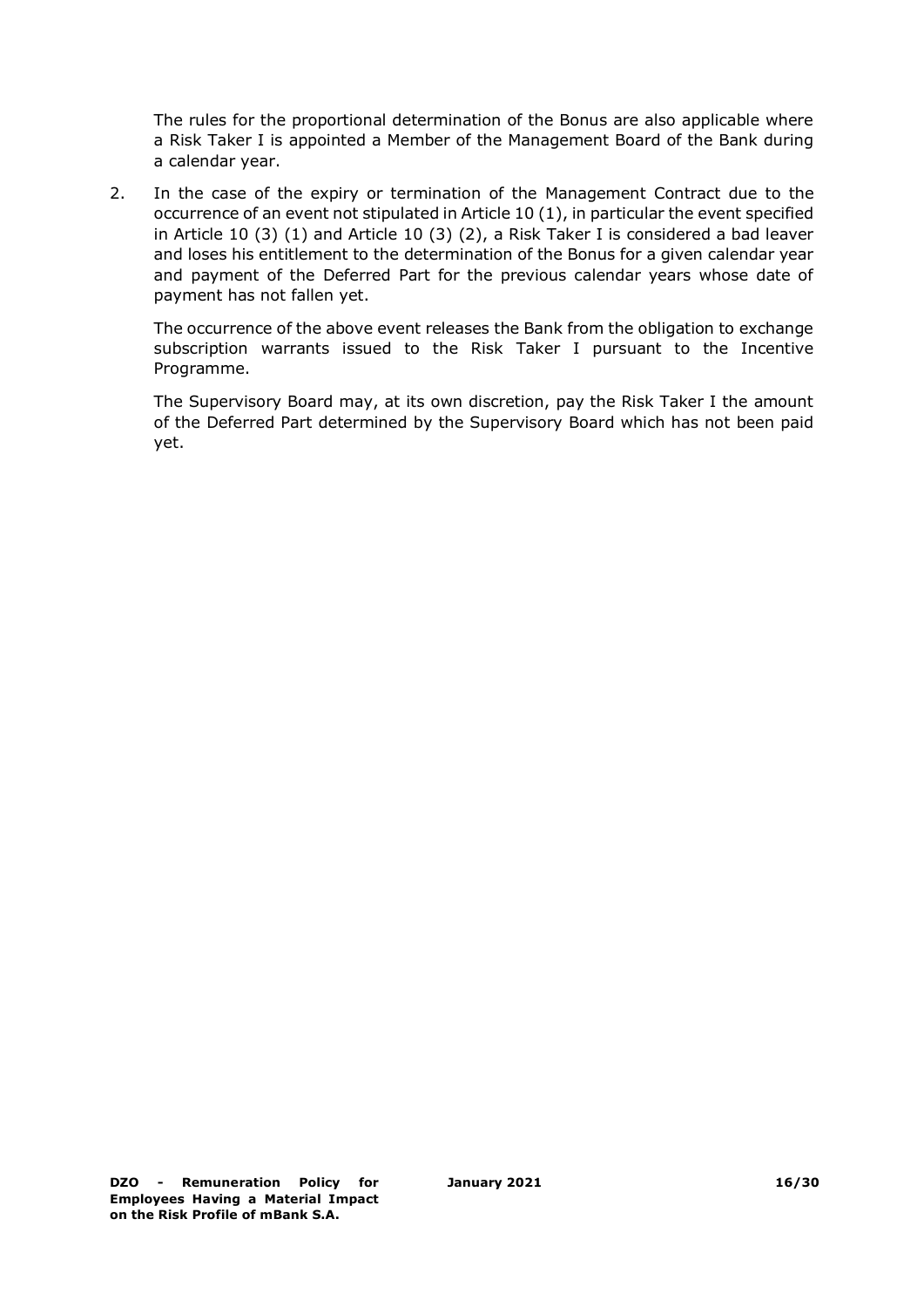#### <span id="page-16-0"></span>**IV. REMUNERATION RULES FOR RISK TAKERS II**

#### **Article 12**

- 1. The Basic Remuneration for a Risk Taker II Bank Employee is determined by the President of the Management Board of the Bank and the Member of the Management Board of the Bank supervising a given area, in line with the Remuneration Policy, taking the following information into account:
	- 1/ the assessment of competences of a Risk Taker II Bank Employee performed by the supervisor (with focus to change in competencies),
	- 2/ the long term results achieved by the Risk Taker II Bank Employee employed with mBank as at the Assessment date,
	- 3/ internal market data available (example: mBank Group internal comparison),
	- 4/ external market data available (example: information on remuneration paid to employees holding similar positions in the banking sector (at P50 / median level), additional market benchmarks).
- 2. Basic Remuneration for a Risk Taker II Member of the Management Board of an mBank Group subsidiary - is determined by the Supervisory Board of the subsidiary on the basis of:
	- 1/ the resolution of the Management Board of an mBank Group subsidiary on division of competencies between the Management Board Members (with focus to change in competencies),
	- 2/ the long term results achieved by the Risk Taker II Member of the Management Board as at the Assessment date,
	- 3/ internal market data available (example: mBank Group internal comparison),
	- 4/ external market data available (example: information on remuneration of management board members of other WSE-listed companies, additional market benchmarks).

#### **Article 13**

- 1. Provided that the conditions defined in the Risk Takers Remuneration Policy are met, the Bonus is paid to a Risk Taker II in the following amount:
	- 1/ 60% of the Bonus pursuant to Article 14 (Non-deferred Part),
	- 2/ 40% of the Bonus pursuant to Article 15 (Deferred Part).
- 2. The Non-deferred and Deferred Parts of the Bonus are paid on the basis of:
	- 1/ with reference to a Risk Taker II Bank Employee, the decision of the Management Board of the Bank,
	- 2/ with reference to a Risk Takers II Member of the Management Board of an mBank Group subsidiary, the resolution of the Supervisory Board of the subsidiary in which the Risk Taker II acts as a member of the management board.

**January 2021 17/30**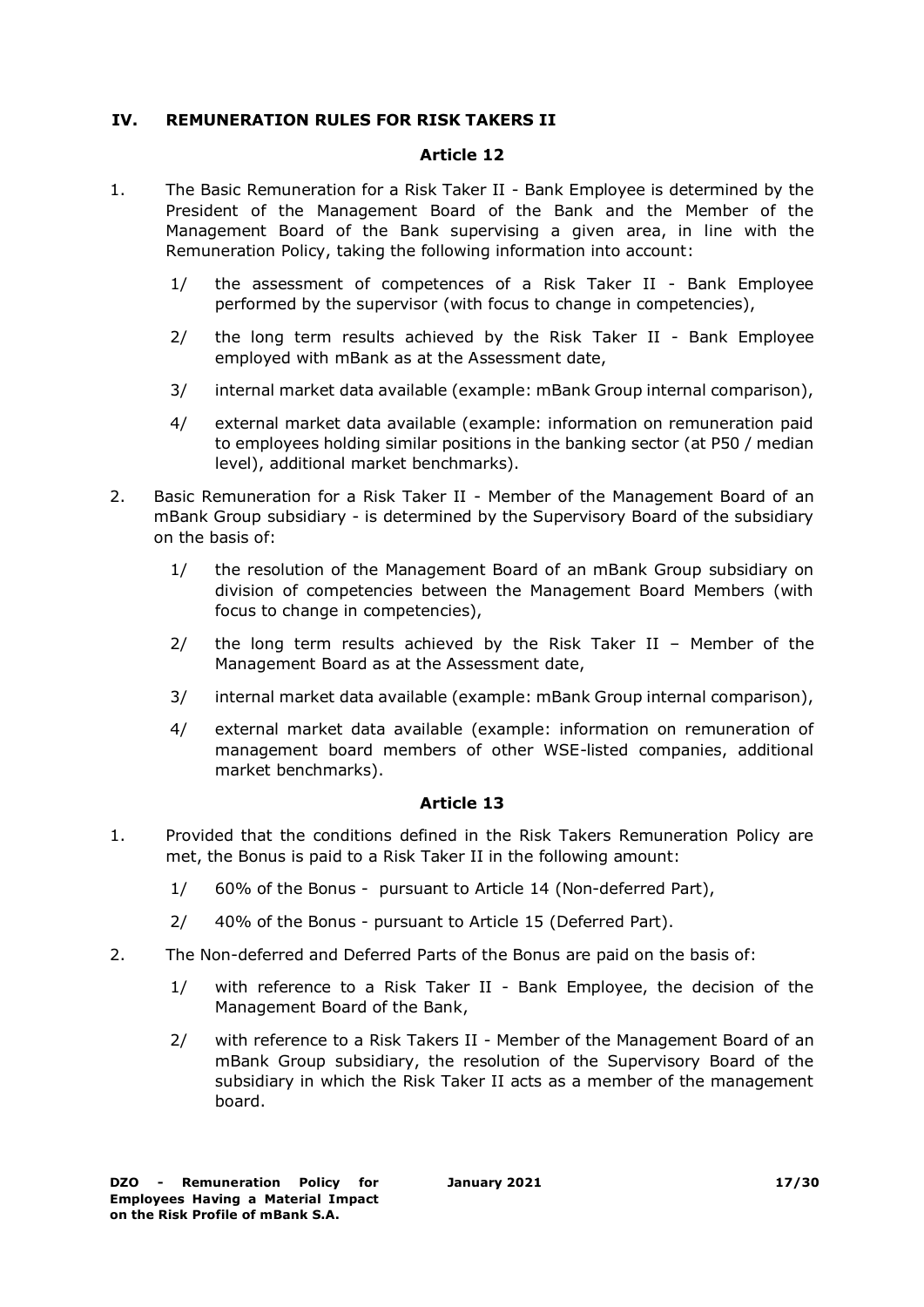- 3. Bonus of the Risk Taker II must be paid in deferred form if at least one of the following conditions is fulfilled:
	- 1/ the Bonus amount exceeds one-third of the total annual remuneration (i.e. the sum of the fixed remuneration and the Bonus)

or

2/ the Bonus amount exceeds the equivalent of EUR 50,000 in the Polish zloty (as at the date of the decision referred to in Article 13 (2))

or

3/ the Risk Taker II's position is identified as a senior management position at the Bank (Managing Directors of the Bank) or as a Member of an mBank Group subsidiary's Management Board.

The payment of the total amount of the Bonus in cash in non-deferred form requires a decision of the Management Board of the Bank, in line with the requirements referred to in Article 28 of the Regulation.

4. The Management Board of the Bank may decide to pay the Bonus pursuant to the rules stipulated in the Risk Takers Remuneration Policy at an earlier date than stipulated in Article 14 (1) and Article 15 (1) hereof, provided that the Remuneration Committee has granted its approval.

#### **Article 14**

- 1. The Non-deferred Part is paid under the following rules:
	- 1/ the first half (50%) of the Non-deferred Part is paid in cash after the AGM of the Bank approves the consolidated financial statements of mBank Group for the previous calendar year, i.e. the financial statements for the year for which the Bonus was granted, but not later than by 31 July of the year in which the AGM of the Bank was held,
	- 2/ the second half (50%) of the Non-deferred Part:
		- a/ with reference to a Risk Taker II Bank Employee and a Risk Taker II Member of the Management Board of an mBank Group subsidiary, excluding Members of the Management Board of mBank Hipoteczny S.A. - is paid in the form of subscription warrants issued and executed pursuant to the rules set forth in the Incentive Programme and the Incentive Programme Rules, not earlier than twelve months from the date of the AGM of the Bank which approved the consolidated financial statements of mBank Group for the previous calendar year, i.e. the financial statements for the year for which the Bonus was granted, with the proviso that the value of one subscription warrant equals the Average Market Price minus PLN 4.00.
		- b/ with reference to a Risk Taker II Member of the Management Board of mBank Hipoteczny S.A. - is paid in the form of phantom shares pursuant to the rules stipulated in the regulations of mBank Hipoteczny S.A.

**January 2021 18/30**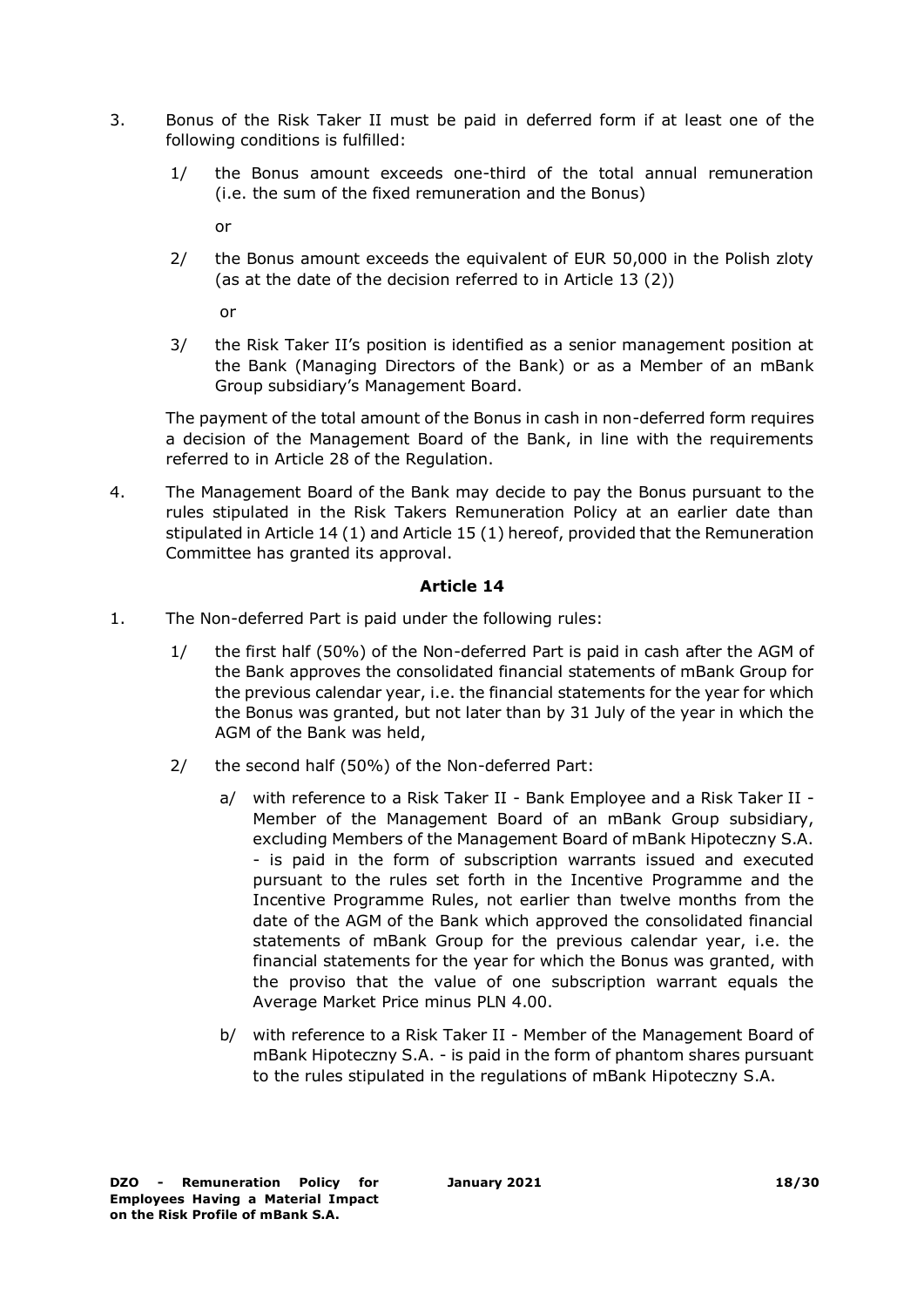In particularly justified cases related to the mitigation of risk in order to maintain a sound capital base of the Bank enabling an effective response to the economic situation in Poland arising from, for example, the COVID-19 pandemic, the Supervisory Board may adopt a resolution on the payment of the entire Nondeferred Part or a portion of the Non-deferred Part in cash, in the form of subscription warrants in accordance with the rules stipulated in Article 14 (1) (2).

#### **Article 15**

1. The Deferred Part is paid in subsequent calendar years, starting from the year following the year in which the financial statements for the year for which the Bonus was granted was approved:

1/ in five equal tranches to Risk Taker II – Managing Director of the Bank, and Risk Taker II – Member of an mBank Group subsidiary's Management Board,

2/ in four equal tranches to the remaining Risk Takers II – Bank Employees,

pursuant to the following rules:

- 1/ the first half (50%) of each tranche of the Deferred Part is paid in cash after the AGM of the Bank approves the consolidated financial statements of mBank Group for the previous calendar year, but not later than by 31 July of the year in which the AGM of the Bank was held,
- 2/ the second half (50%) of each tranche of the Deferred Part:
	- a/ with reference to a Risk Taker II Bank Employee and a Risk Taker II Member of a subsidiary's Management Board, excluding Members of the Management Board of mBank Hipoteczny S.A. - is paid in the form of subscription warrants issued and executed pursuant to the rules set forth in the Incentive Programme and the Incentive Programme Rules, not earlier than twelve months from the date of the AGM of the Bank which approved the consolidated financial statements of mBank Group for the previous calendar year, with the proviso that the value of one subscription warrant equals the Average Market Price minus PLN 4.00.
	- b/ with reference to a Risk Taker II Member of the Management Board of mBank Hipoteczny S.A. - is paid in the form of phantom shares pursuant to the rules stipulated in separate regulations of mBank Hipoteczny S.A.

In particularly justified cases related to the mitigation of risk in order to maintain a sound capital base of the Bank enabling an effective response to the economic situation in Poland arising from, for example, the COVID-19 pandemic, the Supervisory Board may adopt a resolution on the payment of the entire Nondeferred Part or a portion of the Non-deferred Part in cash, in the form of subscription warrants in accordance with the rules stipulated in Article 15 (1) (2).

2. Each tranche of the Deferred Part is determined and paid out after the assessment carried out pursuant to Articles 18 and 19.

#### **Article 16**

A Risk Taker II other than a Member of the Management Board of mBank Hipoteczny S.A. who was granted the Deferred or Non-deferred Part of the Bonus pursuant to the provisions of the Risk Takers Remuneration Policy is entitled, irrespective of the Bonus granted, to

**DZO - Remuneration Policy for Employees Having a Material Impact on the Risk Profile of mBank S.A.**

**January 2021 19/30**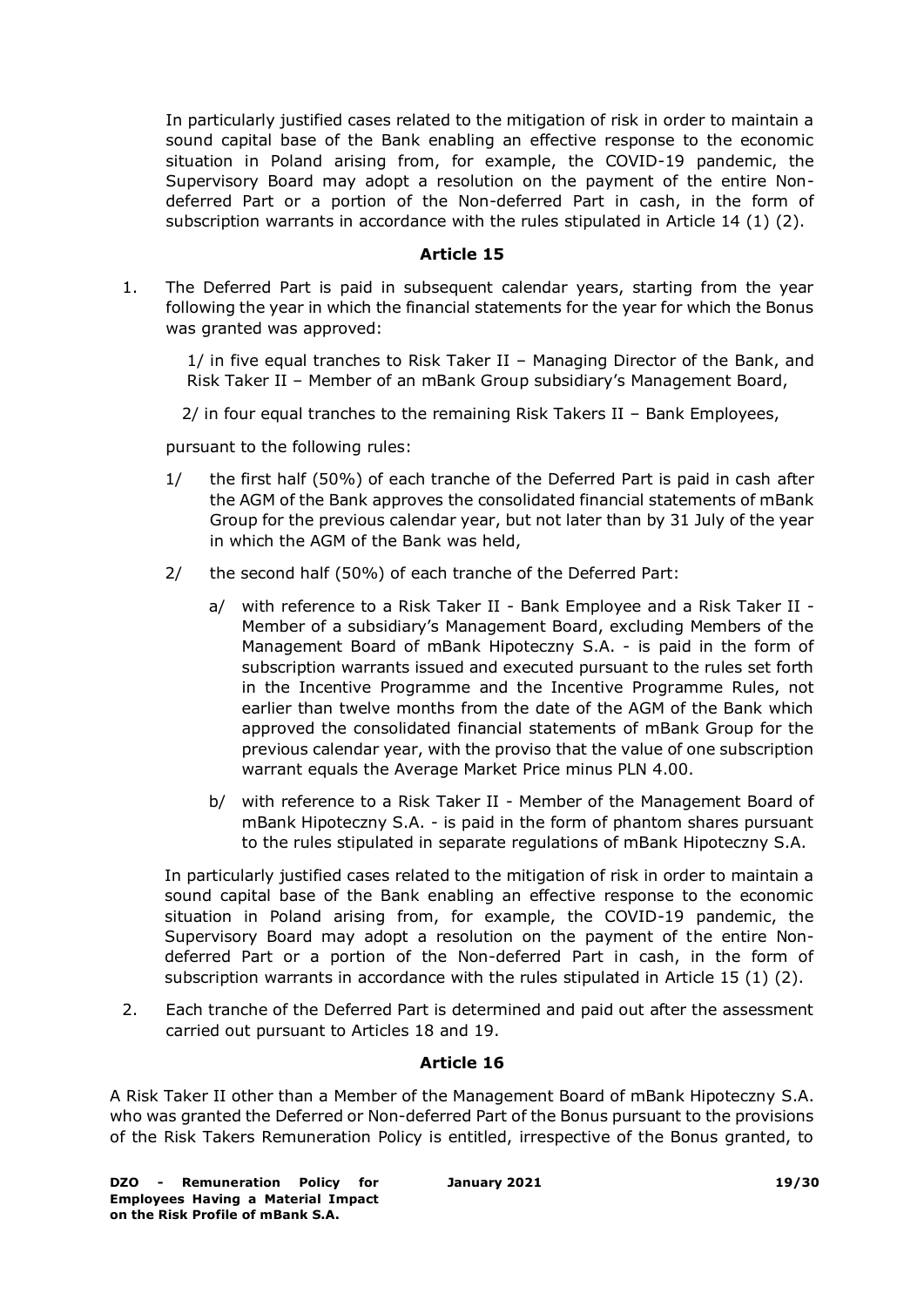the Equivalent for the Non-deferred Part or for each tranche of the Deferred Part under the following rules:

- 1/ The Equivalent for the Non-deferred Part or for a given tranche of the Deferred Part in a given year is calculated for the calendar year preceding the year in which the competent authority referred to in Article 13 (2) of the Risk Takers Remuneration Policy took a decision or passed a resolution on payment of such Non-deferred Part or such tranche of the Deferred Part ("**Reference Year II**").
- 2/ The Equivalent is calculated according to the following formula:

### $E = WS \times (Z / LA)$

Where:

- **E:** means the amount of the Equivalent in PLN;
- **WS:** means the number of subscription warrants granted to a Risk Taker II pursuant to the Risk Takers Remuneration Policy forming the Non-deferred Part or a given tranche of the Deferred Part, exchanged for the Bank's shares under the Incentive Programme Rules;
- **Z:** means the amount of the Bank's profit for the Reference Year II allocated by the GM for distribution among the shareholders subject to the increase and decrease referred to in Article 348 (1) of the Code of Commercial Companies and Partnerships;
- **LA:** means the total number of fully-paid shares held by the shareholders entitled to the dividend for a given Reference Year.
- 3/ The Equivalent is paid to a Risk Taker II by the Bank within 60 (sixty) days from the day on which the Risk Taker II effectively submitted a statement on the acquisition of shares in exchange for subscription warrants, whereas the Equivalent is calculated only for the subscription warrants included in the statement on the acquisition of shares pursuant to the Incentive Programme Rules.
- 4/ For the avoidance of doubt, a Risk Taker II is not entitled to the Equivalent in the case where (i) the GM did not pass a resolution on payment of the dividend for the Reference Year II, or (ii) subscription warrants entitling the Risk Taker II to the Equivalent have expired due to the failure to acquire the Bank's shares in exchange for them – proportionally to the number of the expired subscription warrants.

### **Article 17**

- 1. The following constitutes the basis for calculating the Bonus for a given calendar year:
	- 1/ the Assessment of a Risk Taker II from the three previous calendar years in line with the requirements referred to in § 27 of the Regulation,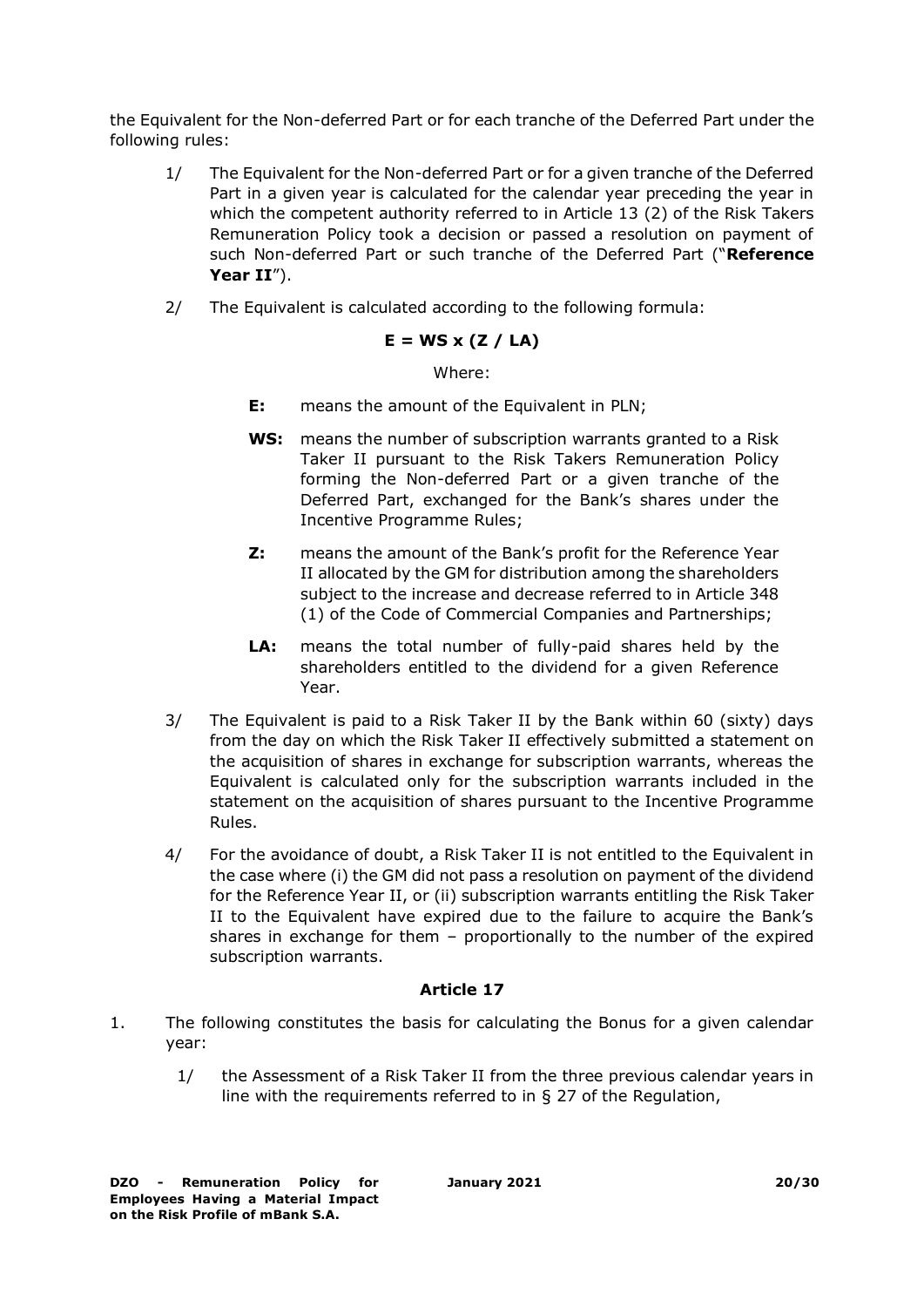2/ the Economic Profit of mBank Group and the performance of a business line/ an mBank Group subsidiary/ the Bank's organisational unit, respectively, for the period covered by the Assessment of a Risk Taker II adjusted for the cost of risk, cost of capital, and the liquidity risk in a long term perspective.

In the case of an mBank Group subsidiary where the Assessment is not applied, the assessment system appropriate for a given subsidiary is used instead.

- 2. A gross failure to achieve the objectives determined by the Assessment forms the grounds for decreasing the Bonus or not granting it to a Risk Taker II.
- 3. In the cases referred to in Article 18 (1) (1) (b) and (c) and in Article 19 (1) (1) (b) and (c), a decision on not paying out the Bonus or reducing its amount may be taken by:
	- 1/ The Management Board of the Bank with reference to a Risk Taker II Bank Employee,
	- 2/ The Supervisory Board of an mBank Group subsidiary with reference to a Risk Taker II - Member of an mBank Group subsidiary's Management Board.

#### **Article 18**

- 1. The Deferred Part is paid to a Risk Taker II Member of an mBank Group subsidiary's Management Board pursuant to Article 15 hereof, unless:
	- 1/ at least one of the conditions of the scorecard presented in Appendix No. 2 to the Risk Takers Remuneration Policy has not been met, i.e. a positive ("YES") answer is given to at least one of the questions, in particular:
		- a/ The Supervisory Board of an mBank Group subsidiary concludes that a Risk Taker II - Member of a subsidiary's Management Board has had a direct and adverse impact on the financial result or market position of an mBank Group subsidiary through his actions or failure to act in the long-term (meaning a period of at least three years).

The decision on whether this has been the case is taken by the Supervisory Board of an mBank Group subsidiary on the basis of, among others, the following:

- i. financial performance of the mBank Group subsidiary,
- ii. result of the Assessment of a given Risk Taker II Member of the subsidiary's Management Board,
- b/ The Supervisory Board concludes that through his actions or failure to act a Risk Taker II - Member of a subsidiary's Management Board:
	- i. has violated rules and standards adopted at mBank Group or has materially violated applicable laws, or
	- ii. has directly contributed to significant financial losses being the consequence of his deliberate actions to the detriment of mBank Group or has contributed to financial sanctions being imposed on the subsidiary by supervisory bodies pursuant to a final decision,

**January 2021 21/30**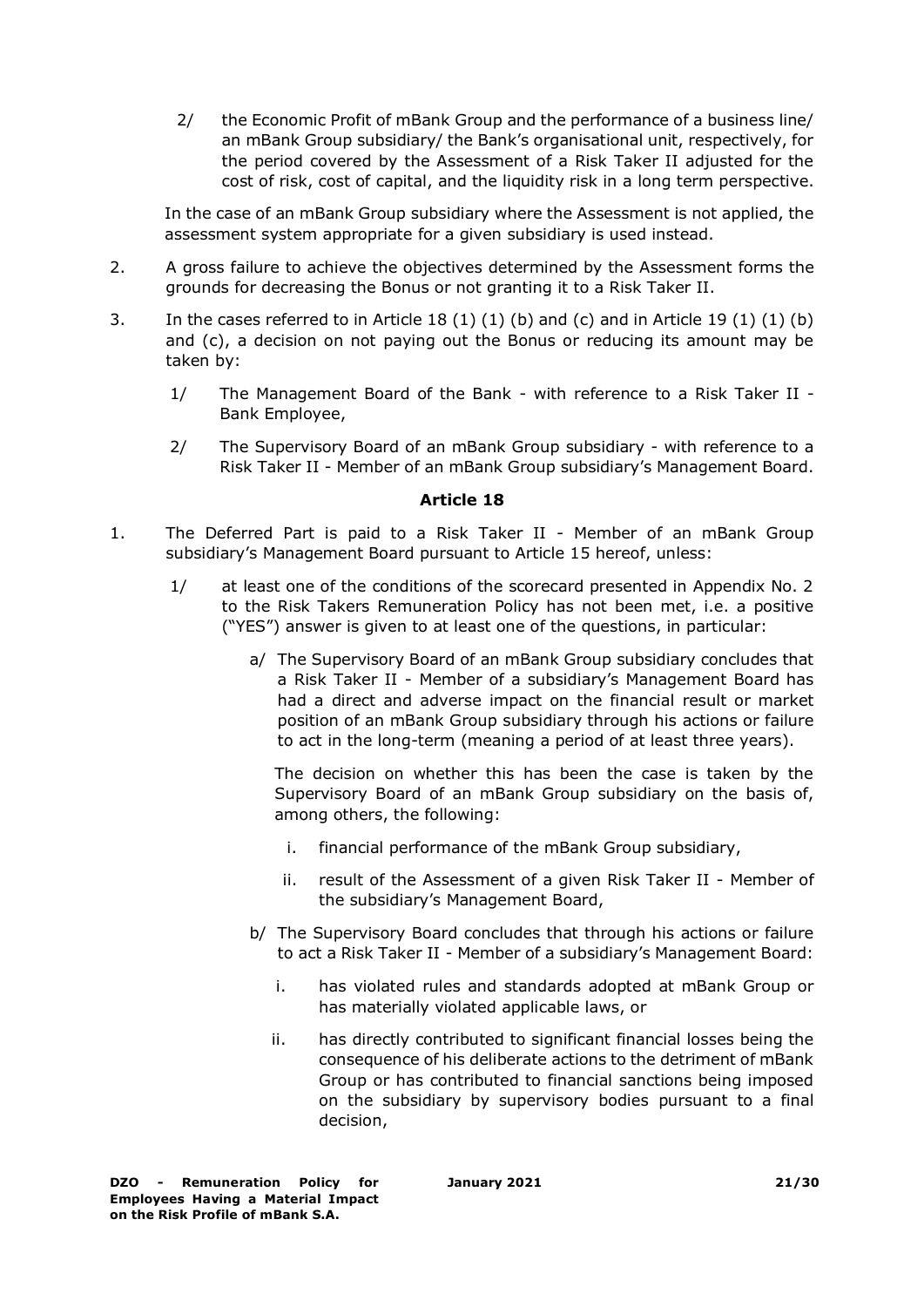- c/ any of premises stipulated in Article 142 (2) of the Banking Law Act occurred, in particular, those referred to in (2):
	- i. a balance sheet loss has been sustained or there is a threat of such a loss, or
	- ii. there is a threat of insolvency or liquidity loss,
	- iii. liquidity and solvency are deteriorating,
	- iv. financial leverage level is increasing,
	- v. the number of non-performing loans or advances is increasing,
	- vi. the concentration of exposures is increasing.
- 2/ The Risk Taker II Member of an mBank Group subsidiary's Management Board resigns from the position of a Member of the Management Board of an mBank Group subsidiary, except for when:
	- a/ mBank Group subsidiary and the Risk Taker II Member of the subsidiary's Management Board reach an agreement on termination of the Management Contract due to taking up new responsibilities within Commerzbank Group or the Risk Taker II – Member of the subsidiary's Management Board resigns from the position for this reason,
	- b/ mBank Group subsidiary and the Risk Taker II Member of the subsidiary's Management Board reach an agreement on termination of the Management Contract due to retirement or the Risk Taker II – Member of the Management Board resigns from the position for this reason,
	- c/ mBank Group subsidiary and the Risk Taker II Member of the subsidiary's Management Board reach an agreement on the termination of the Management Contract for reasons other than stipulated in Article 16 (1) (2) (a) and (b) hereof, unless one of the cases referred to in Article 16 (1) (1) occurs.
- 2. The occurrence of any of the events stipulated in Article 16 (1) above may be a reason for reducing or not paying the Deferred Part which has not been paid yet.
- 3. Notwithstanding Article 16 (1) above, none of the tranches forming the Deferred Part which have not been paid yet, will be paid if any of the following events occurs:
	- 1/ The Risk Taker II Member of an mBank Group subsidiary's Management Board is not appointed as a member of the Management Board of an mBank Group subsidiary for another term of office due to his refusal to run for the office again.
	- 2/ The Risk Taker II Member of an mBank Group subsidiary's Management Board is not appointed as a member of the Management Board of an mBank Group subsidiary for another term of office or is dismissed during his term of office for any of the following reasons:
		- a/ he is charged with committing an offence (a misdemeanor or a felony),

**January 2021 22/30**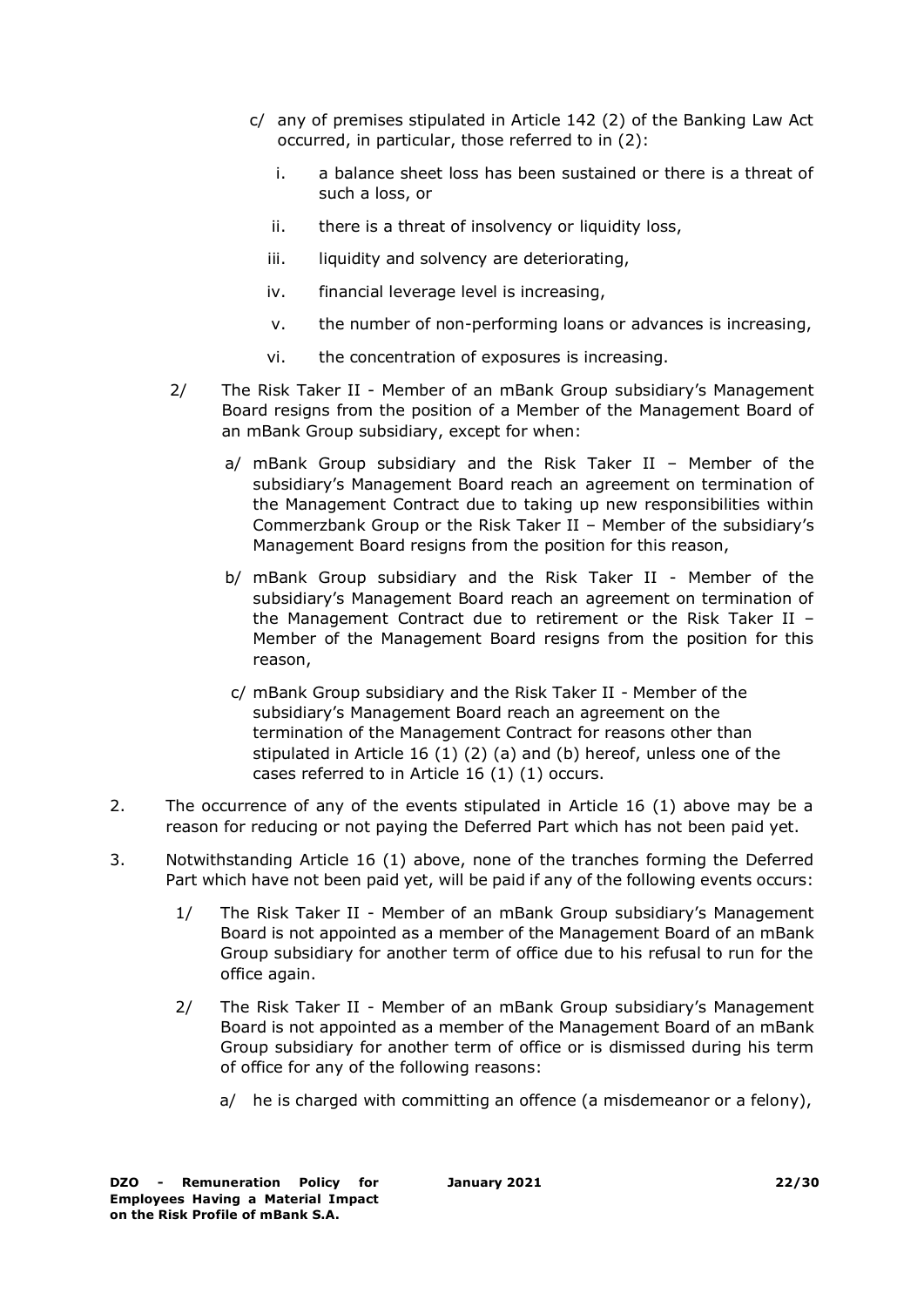- b/ he loses the powers and qualifications required for a Member of the Management Board of a bank stipulated in the applicable law, in particular the Banking Law Act,
- c/ he is charged with acting to the detriment of the Bank or an mBank Group subsidiary in which he holds/held the office of a Member of the Management Board,
- d/ he breaches the non-compete clause,
- e/ he otherwise seriously breaches the Management Contract, a serious breach being in particular the disclosure of confidential information.
- 4. In cases justifying the reduction or non-payment of the Deferred Part for reasons other than those specified in Article 16 (3), the decision regarding the reduction or non-payment is taken by the Supervisory Board of an mBank Group subsidiary.
- 5. In the case referred to in Article 16 (1) (1) (b), the Risk Taker II Member of an mBank Group subsidiary's Management Board may be obliged, under the rules and within the time limit determined by the decision of the subsidiary's Supervisory Board, to return the Bonus granted and paid for a given calendar year (i.e. the Nondeferred Part and all Deferred Parts) in which the event referred to in Article 16 (1) (1) (b) occurred. The decision on the occurrence of the event may be taken by the subsidiary's Supervisory Board by the end of the calendar year when the last tranche of the Deferred Part of the Bonus granted for a year in which the event occurred is paid.

- 1. The Deferred Part is paid to a Risk Taker II Bank Employee pursuant to Article 15 hereof, unless:
	- 1/ at least one of the conditions of the scorecard presented in Appendix No. 3 to the Risk Takers Remuneration Policy has not been met, i.e. a positive ("YES") answer is given to at least one of the questions, in particular:
		- a/ The Management Board of the Bank concludes that the Risk Taker II - Bank Employee has had a direct and adverse impact on the financial result and market position of the Bank or mBank Group through his actions or failure to act in the long-term (meaning a period of at least three years), taking into account the Bank's business cycle or the risk related to the Bank's business.

The decision on whether this has been the case is taken by the Management Board of the Bank on the basis of, among others, the following:

- i. performance of mBank Group (calculated as Economic Profit),
- ii. result of the Risk Taker II Bank Employee's Assessment.
- b/ The Management Board of the Bank concludes that through his actions or failure to act a Risk Taker II - Bank Employee:
	- i. has violated rules and standards adopted at mBank Group or has materially violated applicable laws, or

**January 2021 23/30**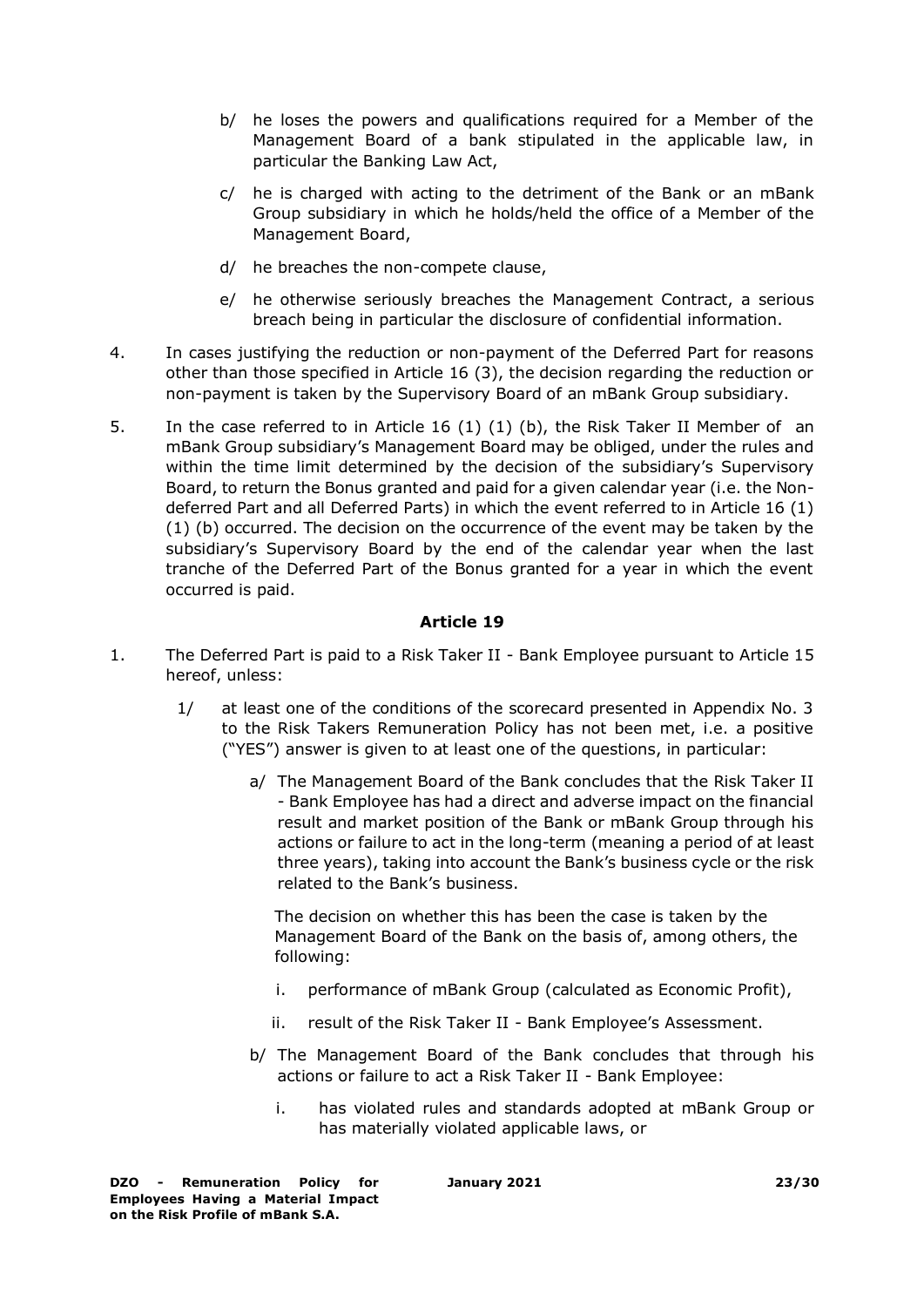- ii. has directly contributed to significant financial losses arising from his deliberate, adverse actions to the detriment of mBank Group or has contributed to financial sanctions being imposed on the Bank by supervisory bodies pursuant to a final decision,
- c/ any of premises stipulated in Article 142 (2) of the Banking Law Act occurred, in particular, those referred to in (2):
	- i. a balance sheet loss has been sustained or there is a threat of such a loss, or
	- ii. there is a threat of insolvency or liquidity loss,
	- iii. liquidity and solvency are deteriorating,
	- iv. financial leverage level is increasing,
	- v. the number of non-performing loans or advances is increasing,
	- vi. the concentration of exposures is increasing.
- 2/ the Risk Taker II Bank Employee does not fulfil the condition concerning the Employment with the Bank or mBank Group, except for when:
	- a/ the Risk Taker II Bank Employee retires,
	- b/ the Risk Taker II Bank Employee dies,
	- c/ the employment contract with the Risk Taker II Bank Employee has been terminated, except for when the employment contract has been terminated:
		- i. without notice due to the Employee's fault (Article 52 of the Labour Code),
		- ii. with a notice made by the Employee (Article 30 (1) (2) of the Labour Code),
		- iii. by mutual agreement of the parties on the Employee's initiative (Article 30 (1) (1) of the Labour Code),
- 2. In the case described in Article 17 (1) (2) above, the Deferred Part tranche is granted on the basis of the last supervisor's opinion about the Risk Taker II - Bank Employee, the score achieved by the Risk Taker II - Bank Employee in the last calendar year of his employment with the Bank or mBank Group and taking into account whether in the last three years of his employment the Risk Taker II - Bank Employee could have had an adverse impact on the Bank's or mBank Group's risk profile.
- 3. The occurrence of any of the events stipulated in Article 17 (1) above may be a reason for reducing or not paying the Deferred Part which has not been paid yet.
- 4. Notwithstanding Article 17 (1) above, none of the tranches forming the Deferred Part which have not been paid yet, will be paid if any of the following events occurs:
	- a/ The Risk Taker II Bank Employee is charged with committing an offence (a misdemeanor or a felony),

**January 2021 24/30**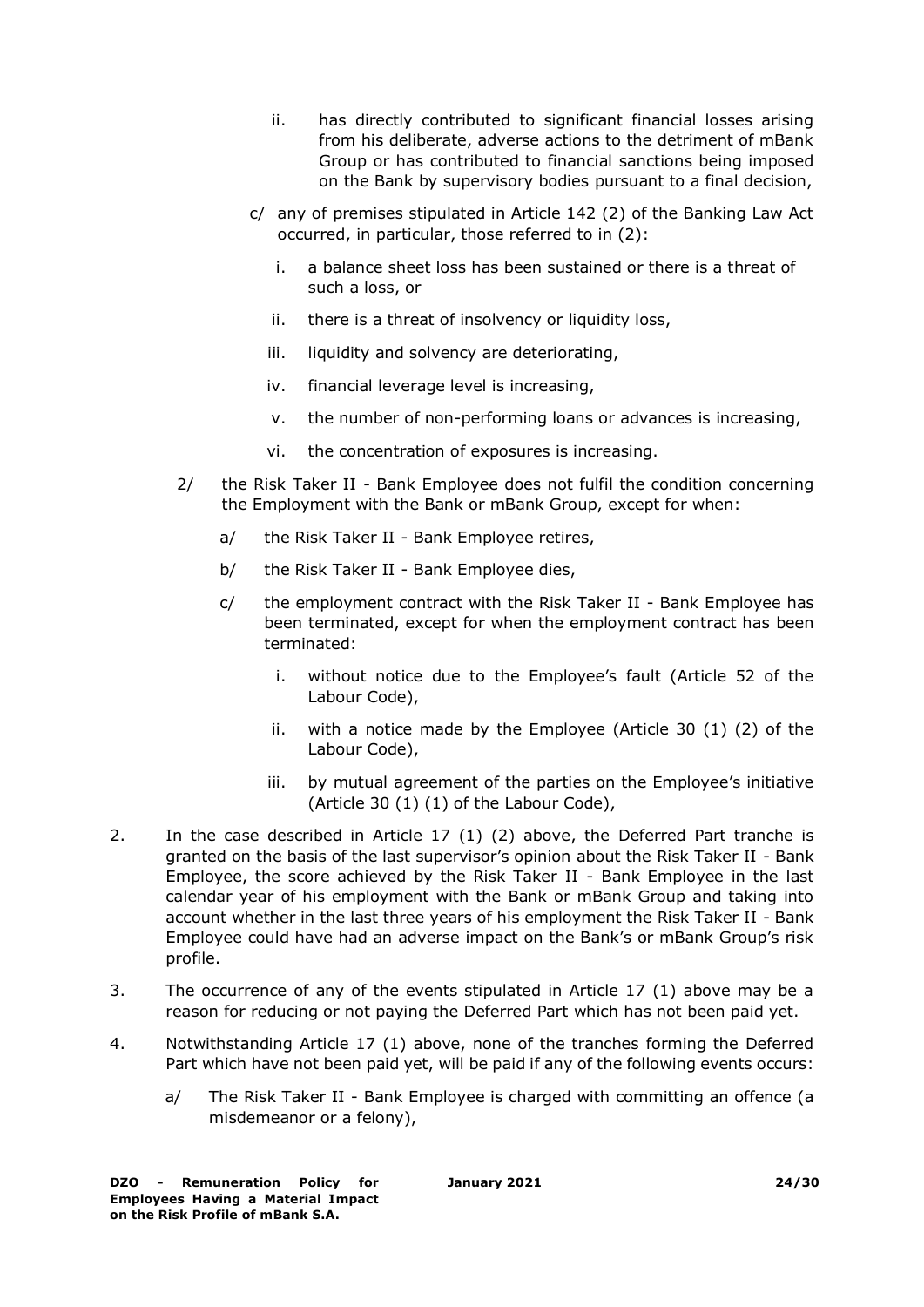- b/ The Risk Taker II Bank Employee has lost authorisations necessary to perform the tasks in a given position through his own fault,
- c/ The Risk Taker II Bank Employee is charged with acting to the detriment of the Bank or an mBank Group subsidiary,
- d/ The Risk Taker II Bank Employee commits other serious breach, in particular a serious breach of basic employee obligations or disclosure of confidential information.
- 5. In cases justifying the reduction or non-payment of the Deferred Part for reasons other than those specified in Article 17 (4), the decision regarding the reduction or non-payment is taken by the Management Board of mBank.
- 6. In the case referred to in Article 17 (1) (1) (b), the Risk Taker II Bank Employee may be obliged, under the rules and within the time limit determined by the decision of the Management Board, to return the Bonus granted and paid for a given calendar year (i.e. the Non-deferred Part and all Deferred Parts) in which the event referred to in Article 17 (1) (1) (b) occurred. The decision on the occurrence of the event may be taken by the Management Board by the end of the calendar year when the last tranche of the Deferred Part of the Bonus granted for a year in which the event occurred is paid.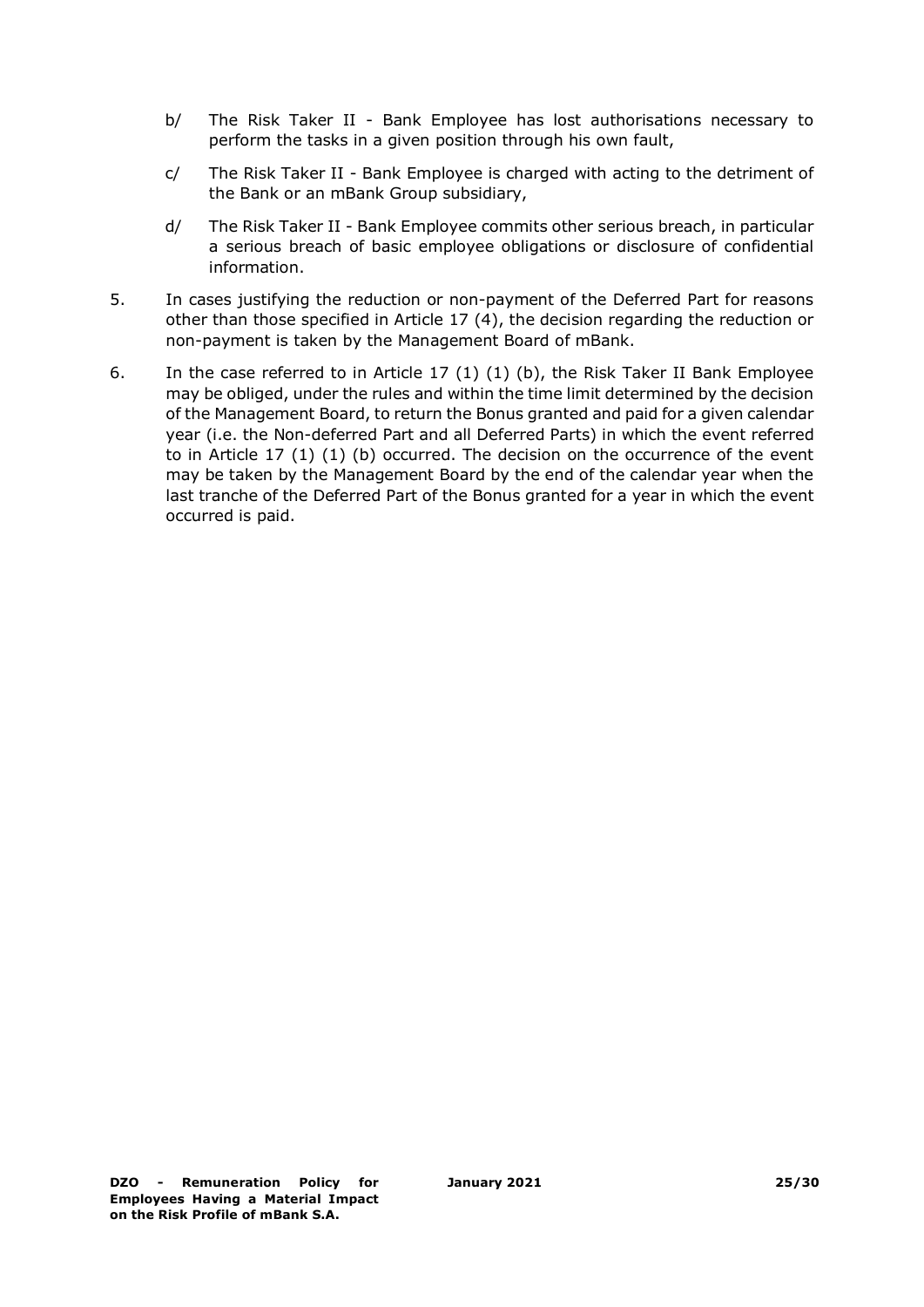#### <span id="page-25-0"></span>**V. RISK TAKERS DATA REPORTING**

#### **Article 20**

- 1. Data on Risk Takers are reported pursuant to:
	- 1/ the Regulation within the meaning of Article 2,
	- 2/ Regulation (EU) No. 575/2013 of the European Parliament and of the Council of 26 June 2013 on Prudential Requirements for Credit Institutions and Investment Firms (Official Journal of the EU, L 176/1),
	- 3/ Regulation (EU) 2019/876 of the European Parliament and of the Council of 20 May 2019 amending Regulation (EU) No 575/2013 as regards the leverage ratio, the net stable funding ratio, requirements for own funds and eligible liabilities, counterparty credit risk, market risk, exposures to central counterparties, exposures to collective investment undertakings, large exposures, reporting and disclosure requirements, and Regulation (EU) No 648/2012.
- 2. Under the regulations referred to in Article 18 (1) hereof, the scope of reported data should include, among others:
	- 1/ information concerning the decision-making process applied to determine the remuneration policy,
	- 2/ information concerning the link between remuneration and performance,
	- 3/ the most important information concerning the characteristics of remuneration policy and rules,
	- 4/ ratio of fixed to Variable Remuneration components,
	- 5/ information concerning the criteria for the allocation of shares and other components of remuneration,
	- 6/ aggregate quantitative information concerning remuneration broken down into individual business areas,
	- 7/ aggregate quantitative information concerning remuneration broken down into employees having a material impact on the Bank's risk profile (amount of Basic Remuneration, Variable Remuneration, Deferred Part of Variable Remuneration, Non-Deferred Part of Variable Remuneration).

#### **Article 21**

- 1. The data referred to in Article 20 (1) and (2) are prepared by the Organisation Management Department (DZO), which is responsible for correctness of the provided data; a double-check principle is applied to the data, which means that the same data are prepared independently by two employees to avoid errors.
- 2. The data prepared by DZO are verified by: 1/ the Financial Reporting Department (DSF) - with regard to quantitative data,

**January 2021 26/30**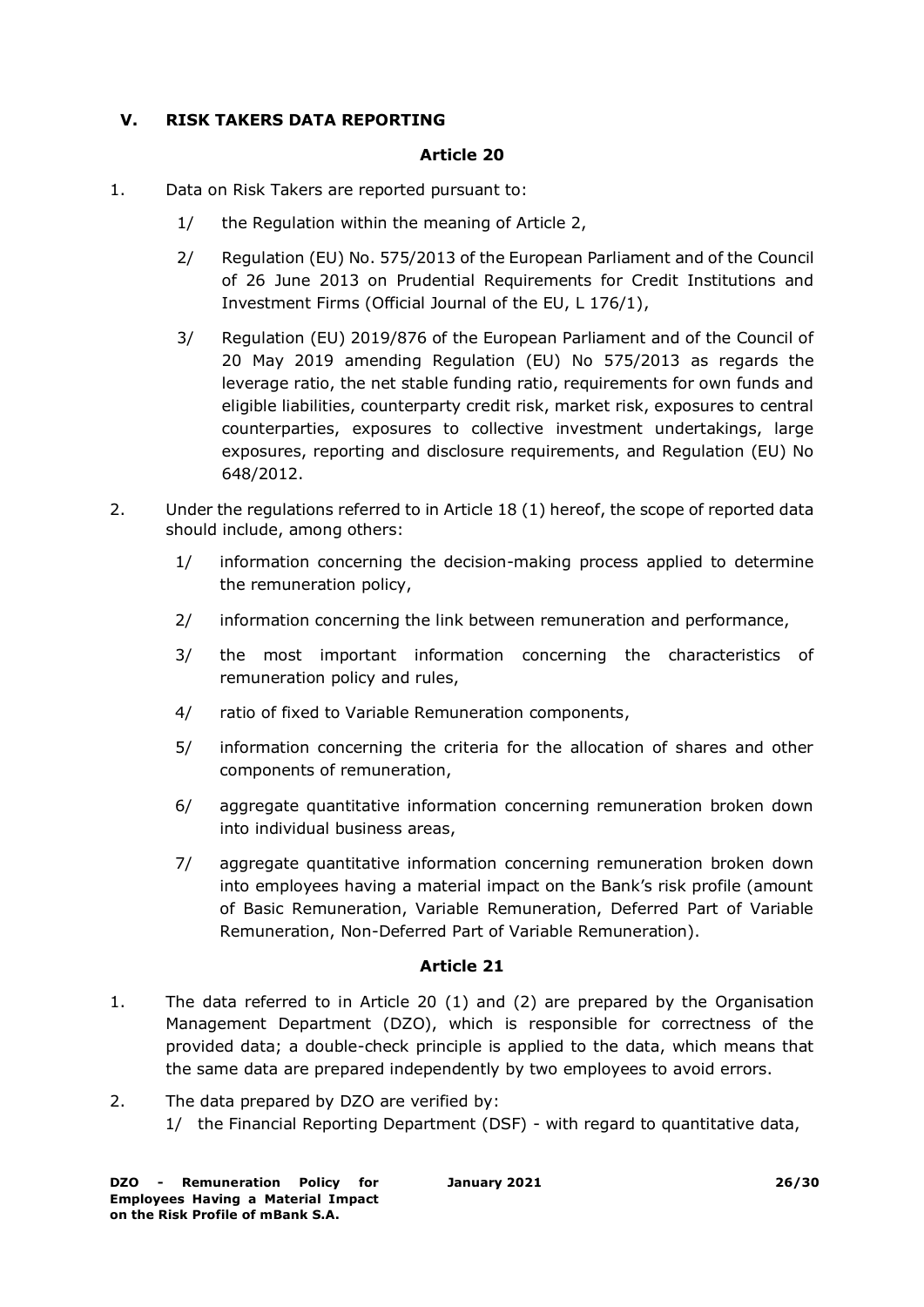2/ the Compliance Department (DC) - with regard to qualitative data,

in terms of compliance with the requirements specified by the Polish and the European regulator in terms of data completeness and required information.

DC verifies the data within at least 5 days from the date of their submission by DZO. DZO provides DC with source materials necessary to carry out the verification process. DZO submits the approved material to DSF, which is responsible for the disclosure process regarding the capital adequacy of the mBank Group.

#### <span id="page-26-0"></span>**VI. FINAL PROVISIONS**

#### **Article 22**

- 1. Persons covered by the Risk Takers Remuneration Policy are obliged not to use personal hedging strategies (a strategy used to hedge against movements in the price of a financial instrument) or insurance products within the applicable remuneration system, and are obliged to submit a relevant declaration in this respect.
- 2. The Risk Takers who, at the same time, are employed by or serve as management board members in other mBank Group subsidiaries, receive from those subsidiaries variable remuneration that is subject to relevant rules stipulated in the Risk Takers Remuneration Policy.
- 3. The rules stipulated in the Risk Takers Remuneration Policy will be applied to determine the remuneration of Risk Takers starting with remuneration for the calendar year 2021.
- 4. Matters which have not been regulated in the Risk Takers Remuneration Policy are governed by separate internal regulations of the Bank.

**\*\*\***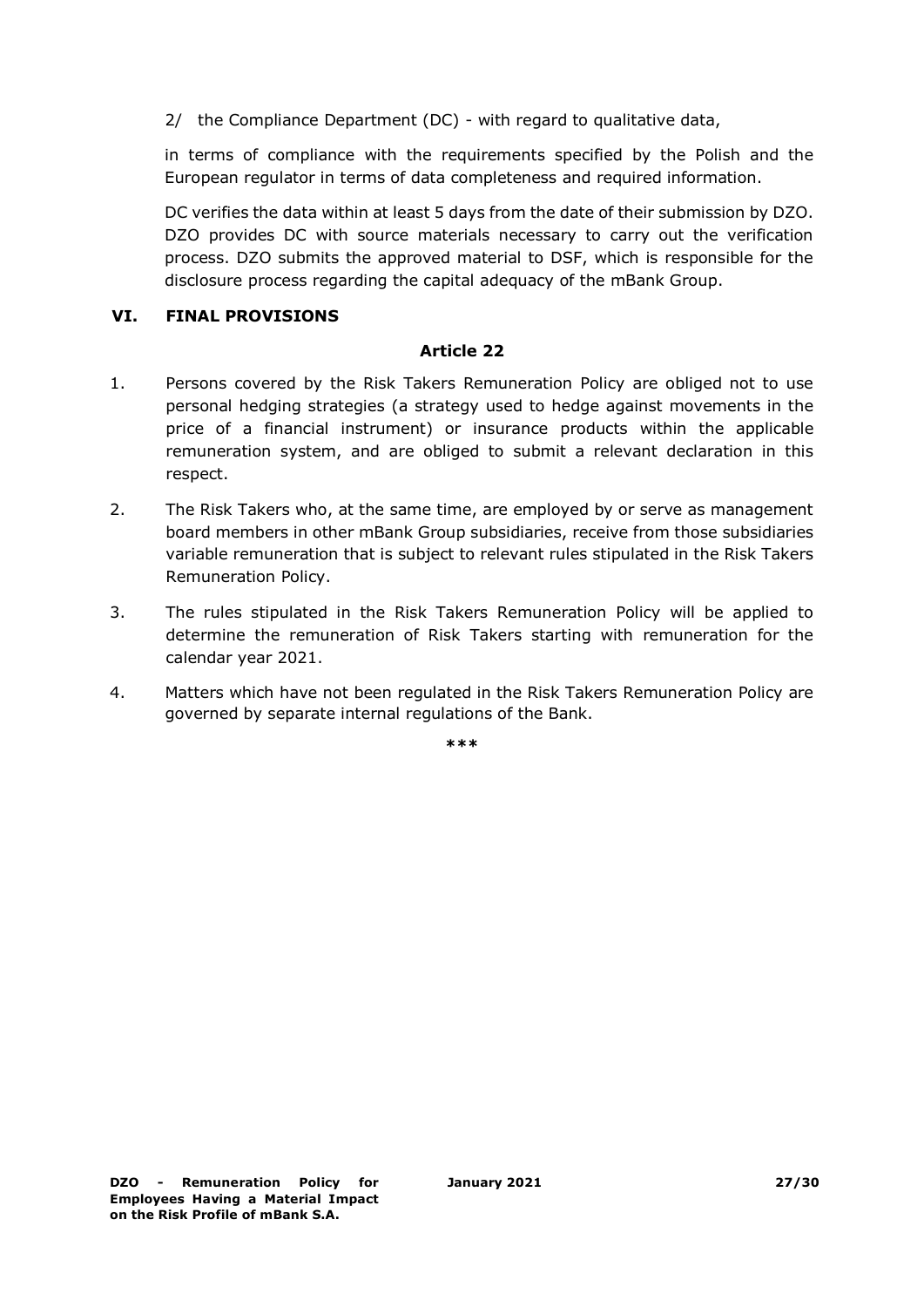#### *Appendix No. 1 to the Risk Takers Remuneration Policy*

# **Scorecard for a Risk Taker I - Member of the Management Board of the Bank - template**

|    | <b>SCORECARD for </b><br>(employee no., surname, name)                                                                                                                                                                                                                                                                                  | <b>No</b> | Yes | If you have marked<br>"Yes", please<br>provide the reason<br>for doing so |
|----|-----------------------------------------------------------------------------------------------------------------------------------------------------------------------------------------------------------------------------------------------------------------------------------------------------------------------------------------|-----------|-----|---------------------------------------------------------------------------|
| 1. | Has any of the events specified in Article 142<br>(2) of the Banking Law Act occurred, in<br>particular, those referred to in (2)?                                                                                                                                                                                                      |           |     |                                                                           |
| 2. | Does the Risk Taker I fail to meet the<br>standards regarding the required skills and<br>reputation?                                                                                                                                                                                                                                    |           |     |                                                                           |
| 3. | Has the Risk Taker I provided incomplete,<br>incorrect or misleading information concerning<br>risk/performance management?                                                                                                                                                                                                             |           |     |                                                                           |
| 4. | Has the Risk Taker I violated<br>regulations/guidelines on risk/performance<br>management?                                                                                                                                                                                                                                              |           |     |                                                                           |
| 5. | Has the Risk Taker I violated other rules and<br>standards applicable at mBank Group or has<br>the Risk Taker I materially violated generally<br>applicable laws?                                                                                                                                                                       |           |     |                                                                           |
| 6. | Has the Risk Taker I had a direct and adverse<br>impact on the financial result and market<br>position of mBank Group through his actions or<br>failure to act?                                                                                                                                                                         |           |     |                                                                           |
| 7. | Has the Risk Taker I, through his actions or<br>failure to act, directly contributed to significant<br>financial losses being the consequence of his<br>deliberate adverse actions to the detriment of<br>mBank Group or has the Risk Taker I<br>contributed to financial sanctions being<br>imposed on the Bank by supervisory bodies? |           |     |                                                                           |
| 8. | Is the result of assessment of the Risk Taker<br>I's performance in a given period inappropriate<br>taking into account their remuneration?                                                                                                                                                                                             |           |     |                                                                           |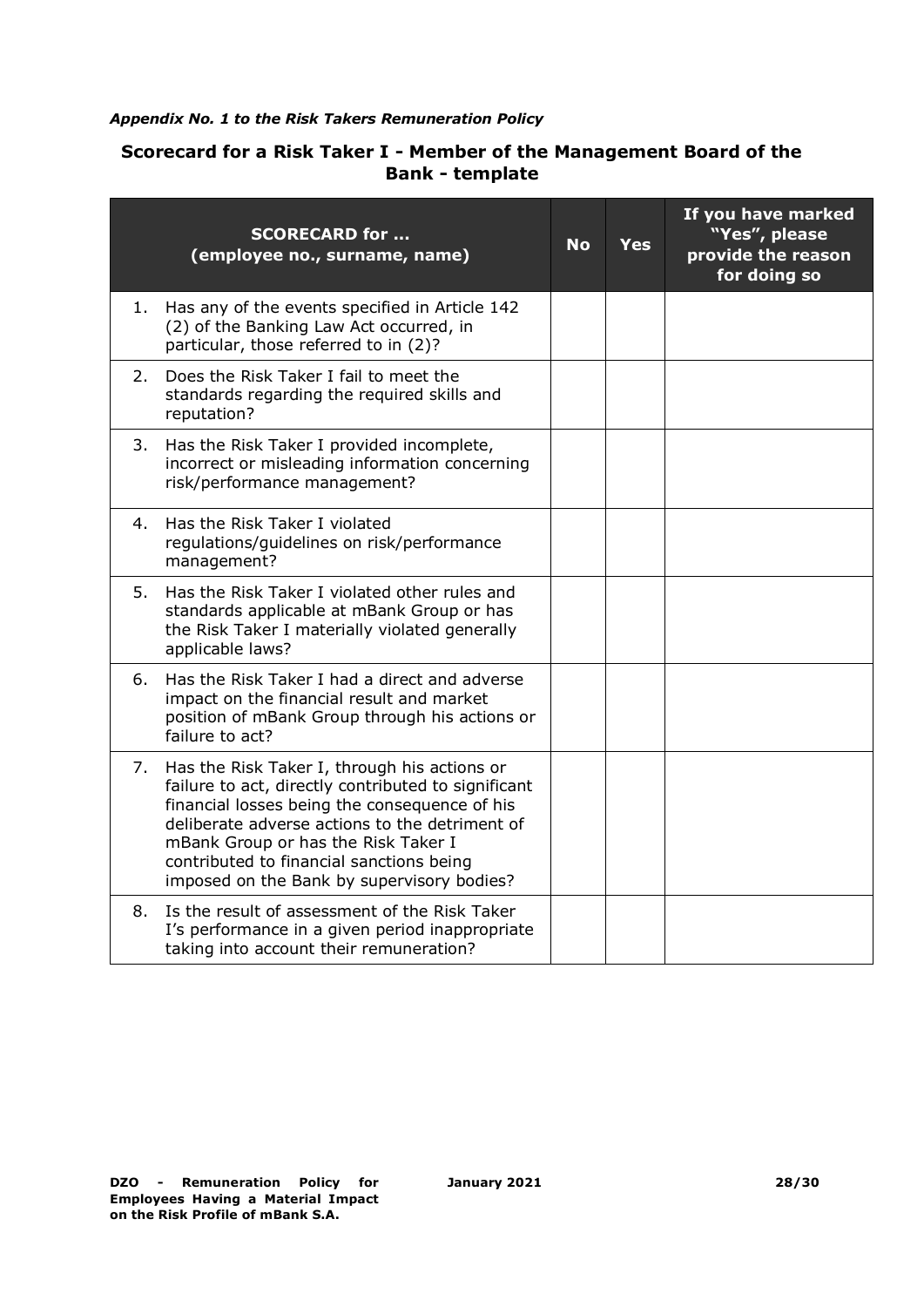#### *Appendix No. 2 to the Risk Takers Remuneration Policy*

# **Scorecard for a Risk Taker II - Member of the Management Board of an mBank Group subsidiary - template**

| SCORECARD for  (employee no., surname,<br>name)                                                                                                                                                                                                                                                                                              | <b>No</b> | <b>Yes</b> | If you have<br>marked "Yes",<br>please provide the<br>reason for doing<br><b>SO</b> |
|----------------------------------------------------------------------------------------------------------------------------------------------------------------------------------------------------------------------------------------------------------------------------------------------------------------------------------------------|-----------|------------|-------------------------------------------------------------------------------------|
| 1. Has any of the events specified in Article 142 (2)<br>of the Banking Law Act occurred, in particular,<br>those referred to in (2)?                                                                                                                                                                                                        |           |            |                                                                                     |
| 2. Does the Risk Taker II fail to meet the standards<br>regarding the required skills and reputation?                                                                                                                                                                                                                                        |           |            |                                                                                     |
| 3. Has the Risk Taker II provided incomplete,<br>incorrect or misleading information concerning<br>risk/performance management?                                                                                                                                                                                                              |           |            |                                                                                     |
| 4. Has the Risk Taker II violated<br>regulations/guidelines on risk/performance<br>management?                                                                                                                                                                                                                                               |           |            |                                                                                     |
| 5. Has the Risk Taker II violated other rules and<br>standards applicable at mBank Group or has the<br>Risk Taker II materially violated generally<br>applicable laws?                                                                                                                                                                       |           |            |                                                                                     |
| 6. Has the Risk Taker II had a direct and adverse<br>impact on the financial result and market position<br>of the mBank Group subsidiary through his<br>actions or failure to act?                                                                                                                                                           |           |            |                                                                                     |
| 7. Has the Risk Taker II, through his actions or<br>failure to act, directly contributed to significant<br>financial losses being the consequence of his<br>deliberate adverse actions to the detriment of<br>mBank Group or has the Risk Taker II contributed<br>to financial sanctions being imposed on the Bank<br>by supervisory bodies? |           |            |                                                                                     |
| 7. Is the result of assessment of the Risk Taker II's<br>performance in a given period inappropriate<br>taking into account their remuneration?                                                                                                                                                                                              |           |            |                                                                                     |